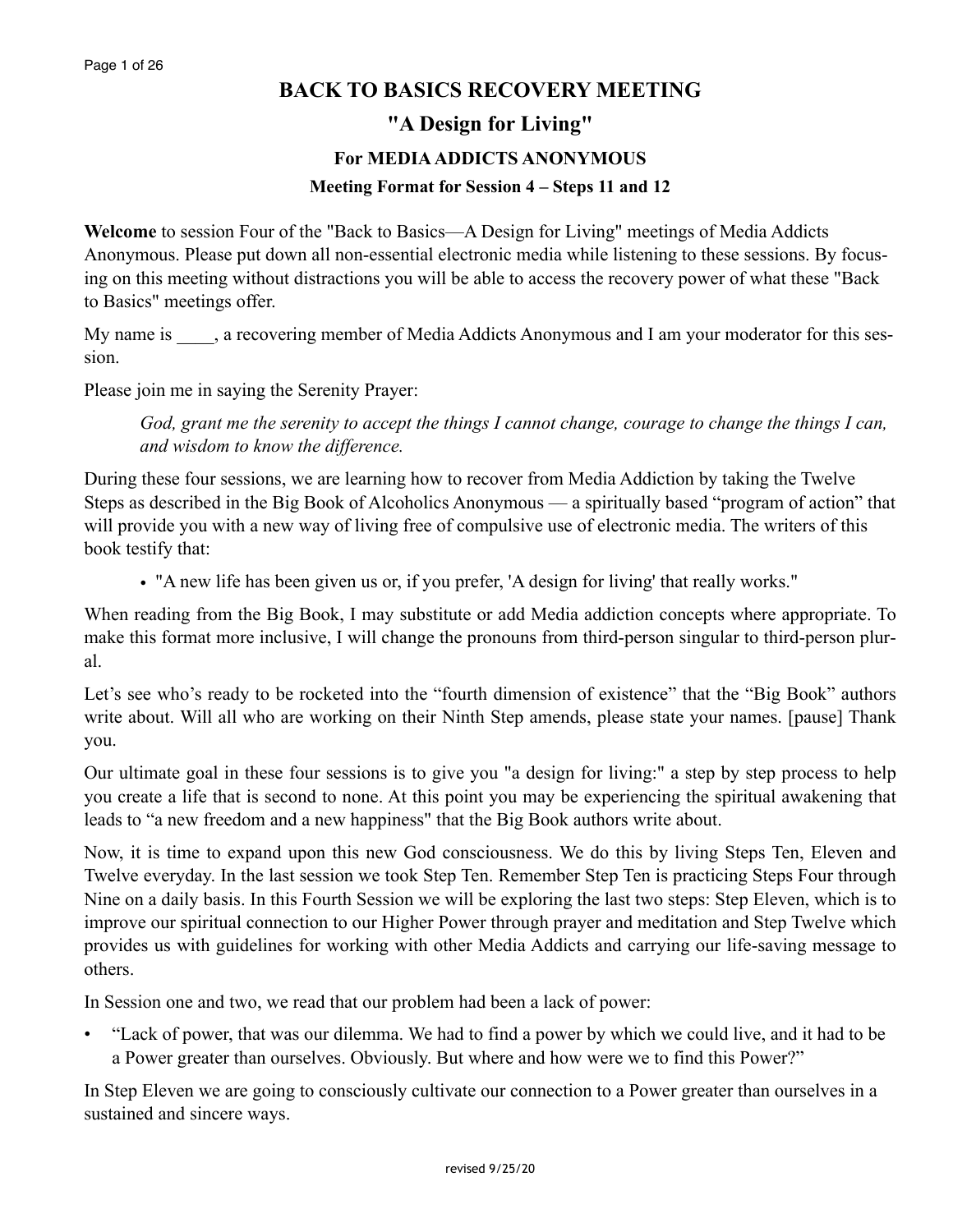### Page 2 of 26

Ultimately our daily usefulness and sobriety hinge on connection with a Power greater than ourselves. This is why we need to stay in fit spiritual condition. In Session Two we were told that if we take all 12 Steps as written in the Big Book sanity will return and miracles will happen:

• "And we have ceased fighting anything or anyone—even (electronic media). For by this time sanity will have returned. We will seldom be interested in (electronic media). If tempted, we recoil from it as from a hot flame. We react sanely and normally, and we find that this has happened automatically. We will see that our new attitude toward (media) has been give us without any thought or effort on our part. It just comes! That is the miracle of it. We are not fighting it, neither are we avoiding temptation. We feel as though we have been place in a position of neutrality—safe and protected. We have not even sworn off. Instead, the problem has been removed. It does not exist for us. We are neither cocky nor are we afraid. That is our experience. That is how we react so long as we keep in fit spiritual condition."

I want to read the last two lines again: "That is our experience. That is how we react so long as we keep in fit spiritual condition." Step Eleven is the method by which we stay in fit spiritual condition.

So let's look at what we need to do to take Step Eleven.

# *Step 11 -- Sought through prayer and meditation to improve our conscious contact with God as we understood God, praying only for knowledge of God's Will for us and the power to carry that out.*

Step Eleven asks us to do three things:

- 1. To improve our conscious contact with our Higher Power through prayer and meditation.
- 2. To pray only for knowledge of our Higher Power's will for us.
- 3. To be given the power to carry out the Will of God.

Seven words stand out in Step Eleven that are worth reviewing before we proceed. They are **Prayer, Meditation, Conscious, Contact, Knowledge,** "**God's Will" and Power.** 

- "Prayer" is a solemn request for help or expression of thanks addressed to a Higher power.
- "Meditation" is the act of contemplation, quiet reflection, concentration, and stilling the mind.
- Being "Conscious" is having knowledge or awareness of something.
- "Contact" is the state or condition of communicating, connecting, or meeting with another.
- "Knowledge" is the realization, perception, and understanding, of a given subject.
- "God's Will" is a personal directive given from a Power greater than yourself for the highest good of all.
- "Power" is the ability to do something or act in a particular way with potency and strength.

What we learn from these words is that we are going to develop and cultivate a daily practice in which we intentionally invoke the presence of a Power Greater than ourselves. In this devotional we will contemplate and correspond with this Power, just as we would a trusted parent or friend. During this daily connection, we will be given all the understanding we need to fulfill our Higher Power's desire for us in our life situation and if we ask for it, we will also be given the ability to carry out the actions advised by our Higher Power.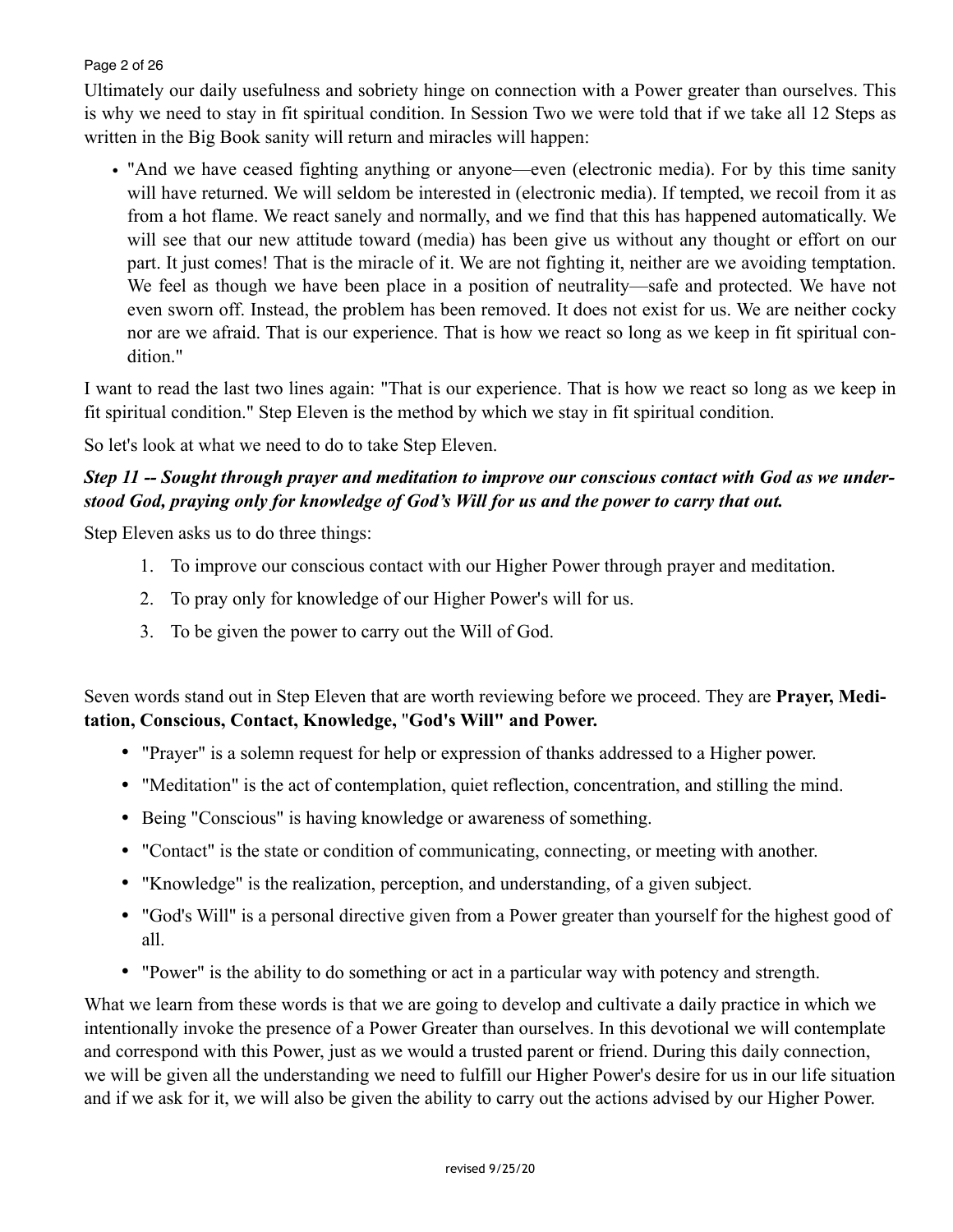#### Page 3 of 26

Many in the program refer to "prayer and meditation" as two-way prayer. Prayer is talking to God, and meditation is listening to God. We listen in order to receive guidance from the "One who has all knowledge and power."

The "Big Book" authors have been preparing us for this conscious contact with the God of our understanding by interspersing references about two-way prayer throughout the book. Here is one passage in the "Big Book" that refers to guidance:

• "…So we clean house with the family, asking each morning in meditation that our Creator SHOW us the way of patience, tolerance, kindliness and love."

In this passage, the "Big Book" authors are encouraging us to take a daily "quiet time" where we make conscious contact with our Higher Power. It is during this period of meditation that our Higher Power will guide us – to a new way of living based on the assets of PATIENCE, TOLERANCE, KINDLINESS and LOVE.

The Big Book authors tell us not to be shy in addressing the God of our understanding:

• "Step Eleven suggests prayer and meditation. We shouldn't be shy on this matter of prayer. Better [people] than we are using it constantly. It works, if we have the proper attitude and work at it."

If you had the opportunity to be given expert advice on how to proceed with your business or relationships at no cost to you except your time, wouldn't you want this free consultation with an expert? When we seek God's guidance, we find a "new power, peace, happiness and … direction."

How does our Higher Power guide us?

• "God speaks directly to us through inspiration, an intuitive thought, or a decision."

Here is another reference to two-way prayer:

• "…In meditation, we ask God what we should do about each specific matter. The right answer will come, if we want it."

We are to pray earnestly and with the sincere desire to be given advice and direction:

• "… We earnestly pray for the right ideal, for GUIDANCE in each questionable situation, for sanity, and for the strength to do the right thing."

These are just a few examples from the "Big Book" on prayer and meditation. They are sufficient to get us started. We now know what we need to do in order to live in the "realm of the spirit.**"**

The "Big Book" authors provide step-by-step instructions on how to stay in conscious contact with our Higher Power. They give us three times in our day this activity can take place: at night, in the morning, and as needed throughout the day.

At night, we review the day's activities and take these issues to our Higher Power.

• "When we retire at night, we constructively review our day. Were we resentful, selfish, dishonest or afraid? Do we owe an apology? Have we kept something to ourselves which should be discussed with another person at once? Were we kind and loving toward all? What could we have done better? Were we thinking of ourselves most of the time? Or were we thinking of what we could do for others, of what we could pack into the stream of life?"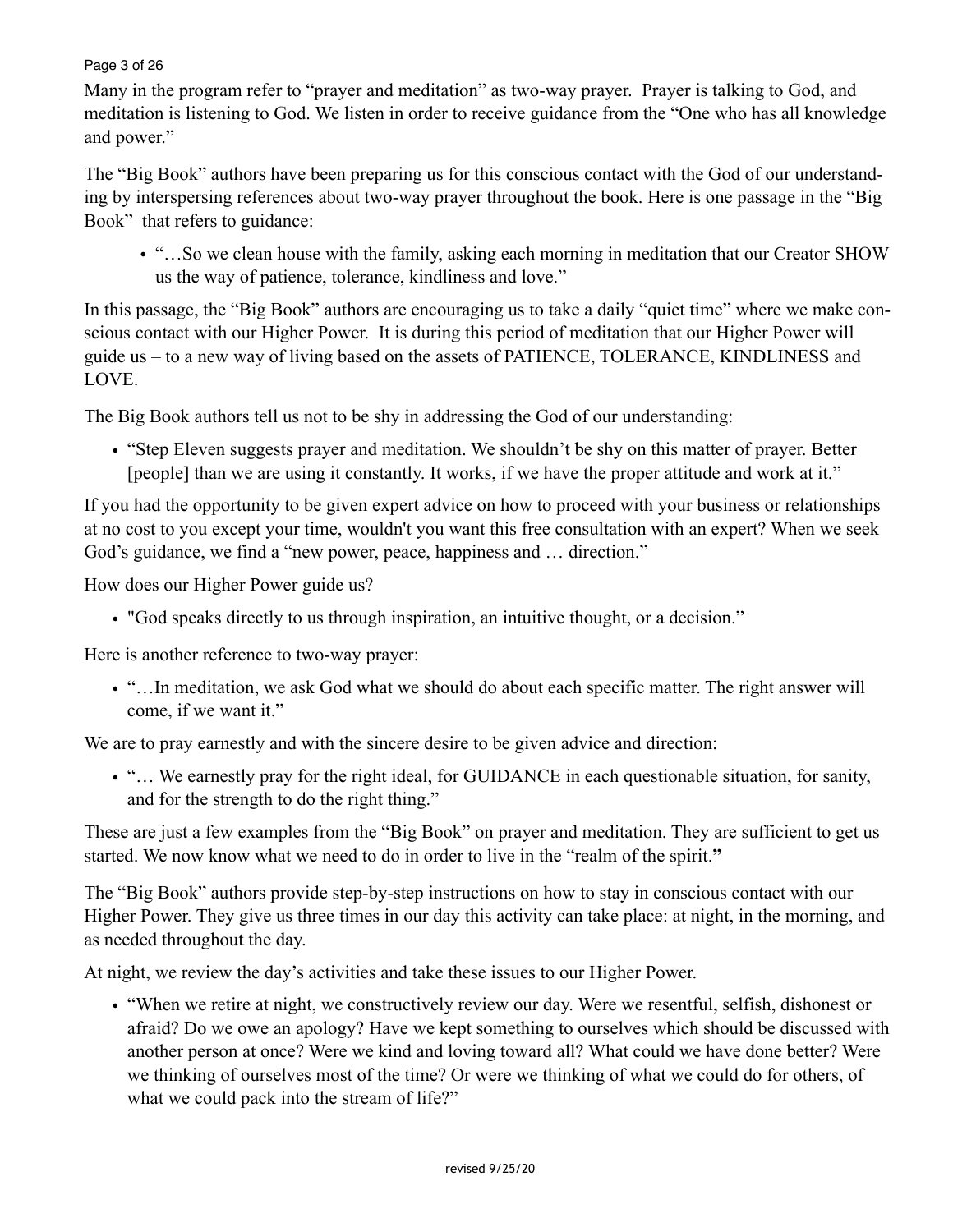## Page 4 of 26

This is self-reflection and is part of the meditation process. The authors provide us with directions for conducting a daily "quiet time."

• "On awakening, let us think about the twenty-four hours ahead. We consider our plans for the day. Before we begin, we ask God to direct our thinking, especially asking that it be divorced from self-pity, dishonest or self-seeking motives."

Let's look at the third sentence again. It reads:

• "Before we begin, we ask God to direct our thinking..."—before we begin what? Before we begin listening to God. How do we know that we're supposed to listen to God? Because, right afterward, it says "we ask God to direct our thinking."

 If we ask God to direct our thinking, doesn't it stand to reason that our next thoughts and ideas are going to come from God? What do we do with these thoughts and ideas? We write them down. Why? So we won't forget them.

The authors indicate during our "quiet time" our questions will be answered, they reveal how the One "who has all knowledge and power" is going to respond to our requests for help.

• "In thinking about our day, we may face indecision. We may not be able to determine which course to take. Here we ask God for inspiration, an intuitive thought or a decision. We relax and take it easy. We don't struggle. We are often surprised how the right answers come after we have tried this for a while."

So, according to the "Big Book" authors, God is going to communicate with us through "inspiration, an intuitive thought or a decision." If the "inner resource" is going to supply us with "the right answers," wouldn't it be a good idea to jot them down so we can review them from time to time?

We close our time of "prayer and meditation" by asking God to guide us throughout our daily activities.

• "We usually conclude the period of meditation with a prayer that we be shown all through the day what our next step is to be, that we be given whatever we need to take care of such problems. We ask especially for freedom from self-will, and are careful to make no request for ourselves only."

The authors then describe what we are to do throughout the day anytime we become troubled or confused.

• "As we go through the day, we pause, when agitated or doubtful, and ask for the right thought or action. We constantly remind ourselves we are no longer running the show, humbly saying to ourselves many times each day "Thy will be done." We are then in much less danger of excitement, fear, anger, worry, self-pity, or foolish decisions. We become much more efficient. We do not tire so easily, for we are not burning up energy foolishly as we did when we were trying to arrange life to suit ourselves…It works—it really does."

This is an ironclad guarantee. It works! From first-hand experience, we can state that this kind of prayer has been working in our lives ever since we began a daily "quiet time."

However, from time to time we may not feel we are receiving God-given thoughts or ideas? Remember, all we ever have is "a daily reprieve contingent upon the maintenance of our spiritual condition." If we don't feel "the presence of God," it means we have work to do. Maybe we've taken back our will in some area of our lives, or, maybe we haven't made a necessary amends. If this is the case, we need to take the actions that reconnect us to the source of "all knowledge and power."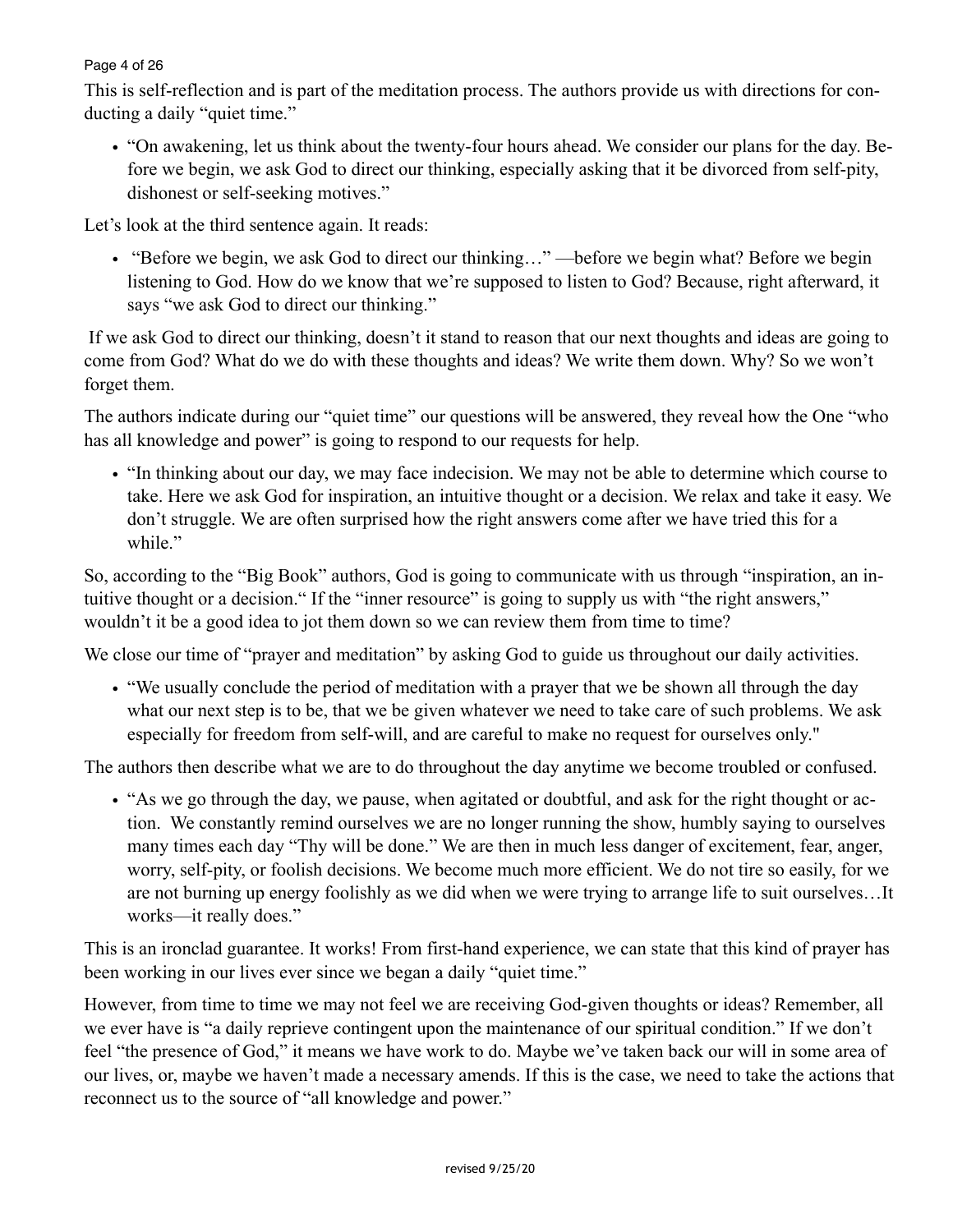#### Page 5 of 26

• "We [media addicts] are undisciplined. So we let God discipline us in the simple way we have just outlined. But this is not all. There is action and more action. 'Faith without works is dead.'"

In order for two-way prayer to be effective, we must train our minds to call in the presence of God. It may take time to master this practice:

• "What used to be the hunch or the occasional inspiration gradually becomes a working part of the mind. Being still inexperienced and having just made conscious contact with God, it is not probable that we are going to be inspired at all times. We might pay for this presumption in all sorts of absurd actions and ideas. Nevertheless, we find that our thinking will, as time passes, be more and more on the plane of inspiration. We come to rely upon it."

As we become more proficient in listening to God, common sense soon becomes uncommon sense:

• "I was to test my thinking by the new God-consciousness within. Common sense would thus become uncommon sense."

When we ask God for direction and strength, we are calling upon the "Spirit of the Universe" for guidance and power to overcome our difficulties. In other words, "When God guides, God provides."

Please take a moment to write that sentence down. "When God guides, God provides." {pause}

It is essential that we "sit quietly," especially during periods of stress or uncertainty, so we can clearly hear what God has to say.

- Meditation is based on the belief that God speaks to those who are open to listen. We write down the thoughts and ideas we receive so we can contemplate on the guidance we received and the necessary actions to take. We come to trust in "infinite God rather than our finite selves."
- If what we have written is honest, loving, considerate and generous, we can conclude that this guidance is keeping with God's will for us. If what we have written is dishonest, resentful, selfish or fearful, we can assume this guidance is based on self-will rather than God's will.

We take action only on the guidance that passes all four elements of the test for God's will.

# **End of Part 1**

#### **Part 2**

# **HOW TO LISTEN TO GOD**

We're going to provide you with some additional material on how to establish a conscious contact with the God of your understanding. In the late 1930's, a friend of Dr. Bob's wrote a short essay titled, How to Listen to God. It is the one of the clearest set of instructions we have found on how to practice the 11th Step.

(Written in the late 1930's by John E. Batterson (A personal friend of Dr. Bob's — co-founder of A.A.)Distributed by Wally P., Archivist/ Historian/ Author)

We will briefly take you through this four-page pamphlet. It contains universal spiritual principles that can be applied by "anyone or everyone interested in a spiritual way of life." We suggest you conduct your daily meditation based on these guidelines.

In the opening paragraphs the author states that "prayer and meditation" will change our lives:

revised 9/25/20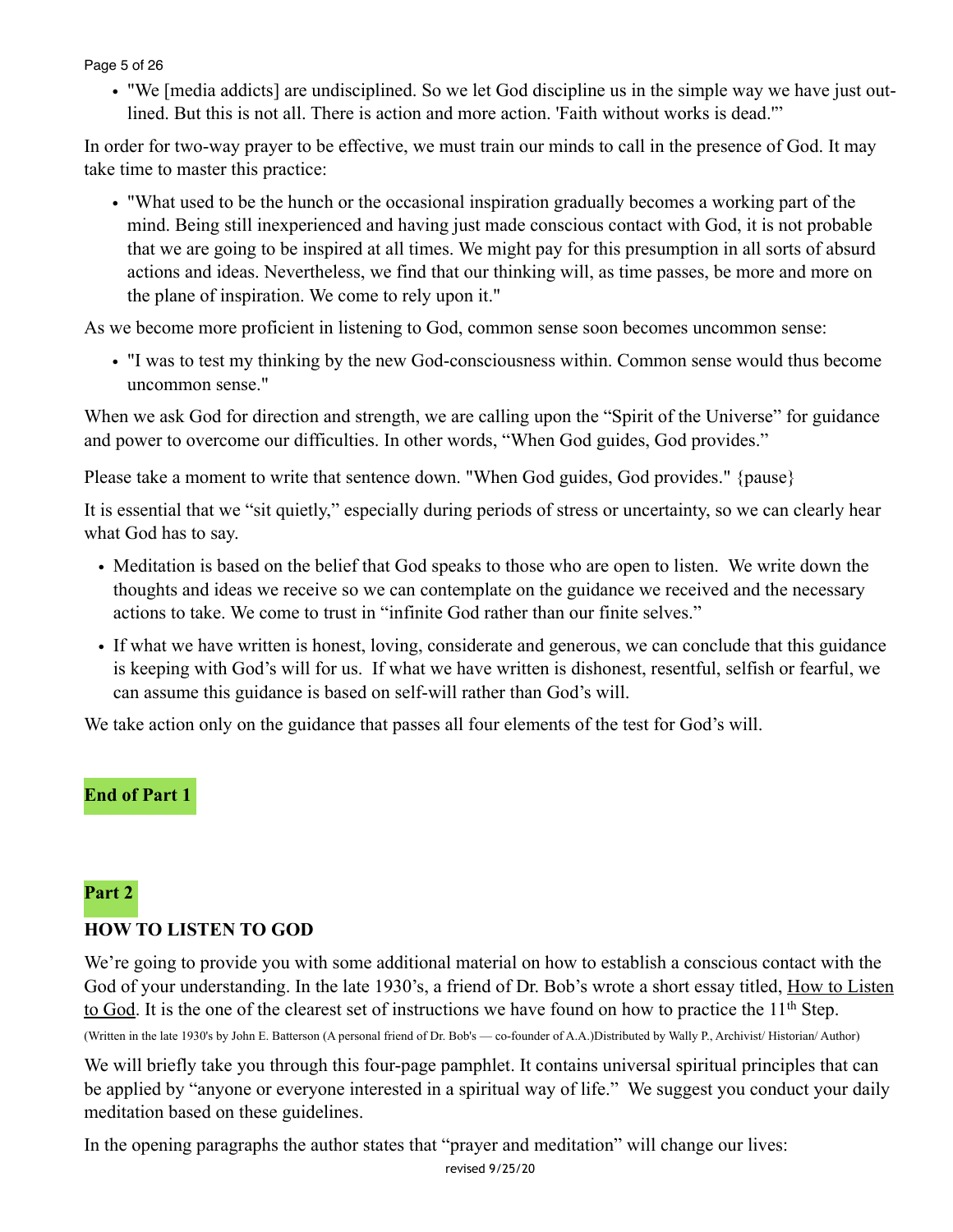Page 6 of 26

•

• "These are a few simple suggestions for people who are willing to make an experiment. You can discover for yourself the most important and practical thing any human being can ever learn—how to be in touch with God."

"All that is needed is the willingness to try it honestly. Every person who has done this consistently and sincerely has found that it really works."

We have found that two-way prayer "works, if we have the proper attitude and work at it." With time and practice, it will "gradually become a working part of the mind."

Before we begin, let's explore these fundamental points. They are based on the experience of thousands of people.

- 1. Your Higher Power is alive. Your Higher Power always has been and always will be.
- 2. Your Higher Power knows everything.
- 3. Your Higher Power can do anything.
- 4. Your Higher Power can be everywhere all at the same time.

5. Your Higher Power is invisible – you can't see or touch your HP – but, HP is here. HP is with you now, beside you and surrounding you. Your Higher Power fills the room or the whole place where you are right now. HP is in you right now. HP is in your heart.

6. Your Higher Power cares very much for you. HP is interested in you. HP has a plan for your life. HP has an answer for every need and problem you face.

7. Your Higher Power will tell you all that you need to know. HP will not always tell you all that you want to know.

8. Your Higher Power will help you do anything that your HP asks you to do as long as you follow these conditions. Anyone can be in touch with their Higher Power, anywhere and at any time, if these conditions are observed.

- To be quiet and still
- To listen
- To be honest about every thought that comes
- To test the thoughts to be sure that they come from your Higher Power
- To sincerely follow through with the guidance that comes (i.e. obey your Higher Power's direction for you)

So, with these basic elements as a background, here are specific suggestions on **How to Listen to God:**

1, Take Time.

Find some place and time where you can be alone quiet and undisturbed. Most people have found that the early morning is the best time. Have with you some paper and pen or pencil.

2. Relax.

Sit in a comfortable position. Consciously relax all your muscles. Be loose. There is no hurry. There needs to be no strain during these minutes. God cannot get through to us if we are tense and anxious about later responsibilities.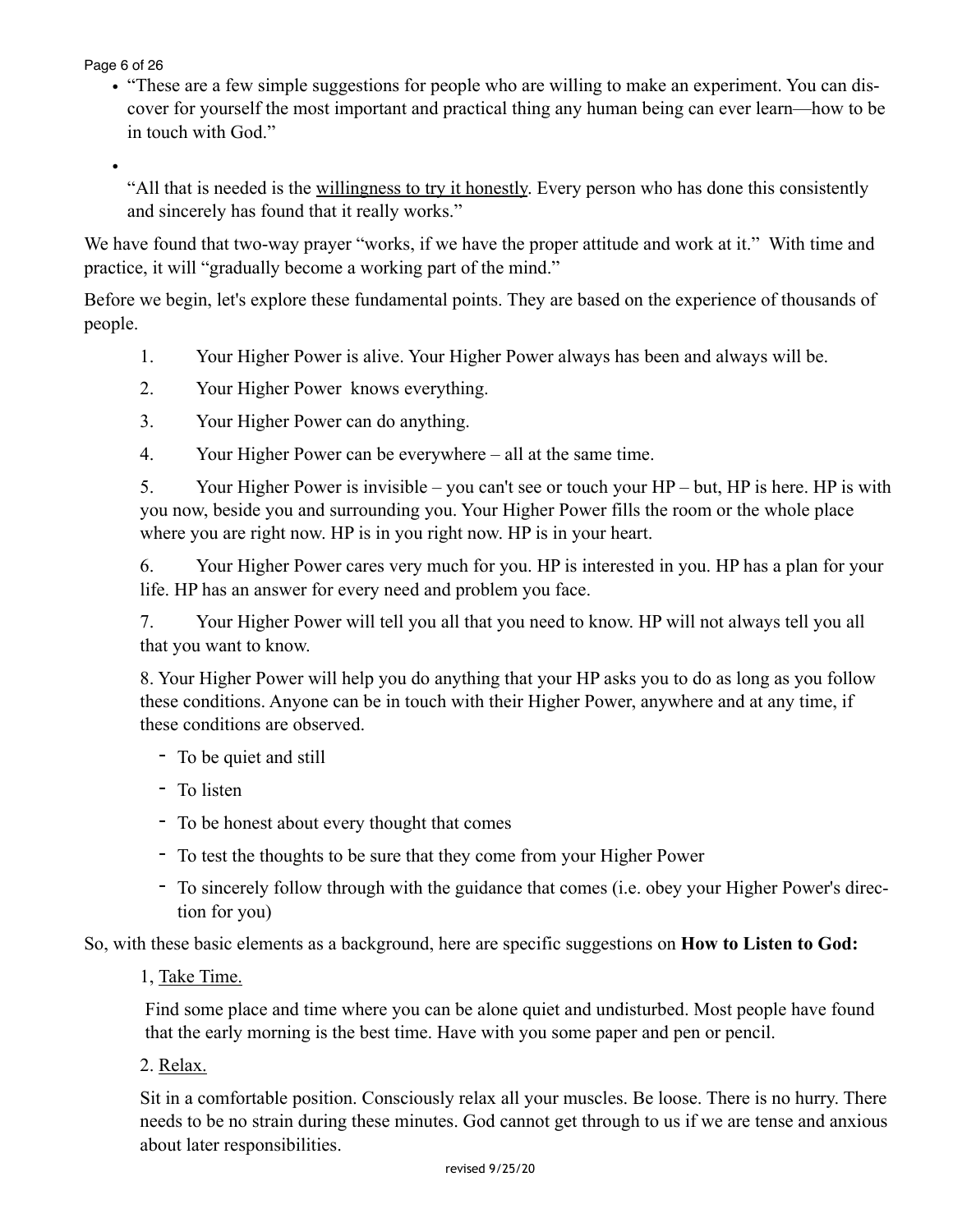### Page 7 of 26

# 3. Tune In.

Open your heart to your Higher Power. Either silently or aloud, just say to Spirit in a natural way that you would like to find the plan for your life – you want Spirit's answer to the problem or situation that you are facing just now. Be definite and specific in your request.

# 4. Listen.

Just be still, quiet, relaxed and open. Let your mind go "loose." Let Spirit do the talking. Thoughts, ideas, and impressions will begin to come into your mind and heart. Be alert and aware and open to every one.

# 5. Write!

Here is the important key to the whole process. Write down everything that comes into your mind. Everything. Writing is simply a means of recording so that you can remember later. Don't sort out or edit your thoughts at this point.

Don't say to yourself: This thought isn't important; This is just an ordinary thought; This can't be guidance; This isn't nice; This can't be from my Higher Power; This is just me thinking..., etc.

Write down everything that passes through your mind:

- Names of people
- Things to do
- Things to say
- Things that are wrong and need to be made right

Write down everything: Good thoughts - bad thoughts; Comfortable thoughts - uncomfortable thoughts; "Holy" thoughts - "unholy" thoughts; Sensible thoughts - "crazy" thoughts.

Be honest! Write down everything! A thought comes quickly, and it escapes even more quickly unless it is captured and put down.

# 6. Test.

When the flow of thoughts slows down, stop. Take a good look at what you have written. Not every thought we have comes from God. So we need to test our thoughts. Here is where the written record helps us to be able to look at them.

a. Are these thoughts completely honest, pure, unselfish and loving?

b. Are these thoughts in line with our duties to our family – to our community?

 c. Are these thoughts in line with our understanding of the teachings found in our spiritual literature?

# 7. Check.

When in doubt and when it is important, what does another person who is living two-way prayer think about this thought or action? More light comes in through two windows than one. Someone else who also wants God's plan for our lives may help us to see more clearly.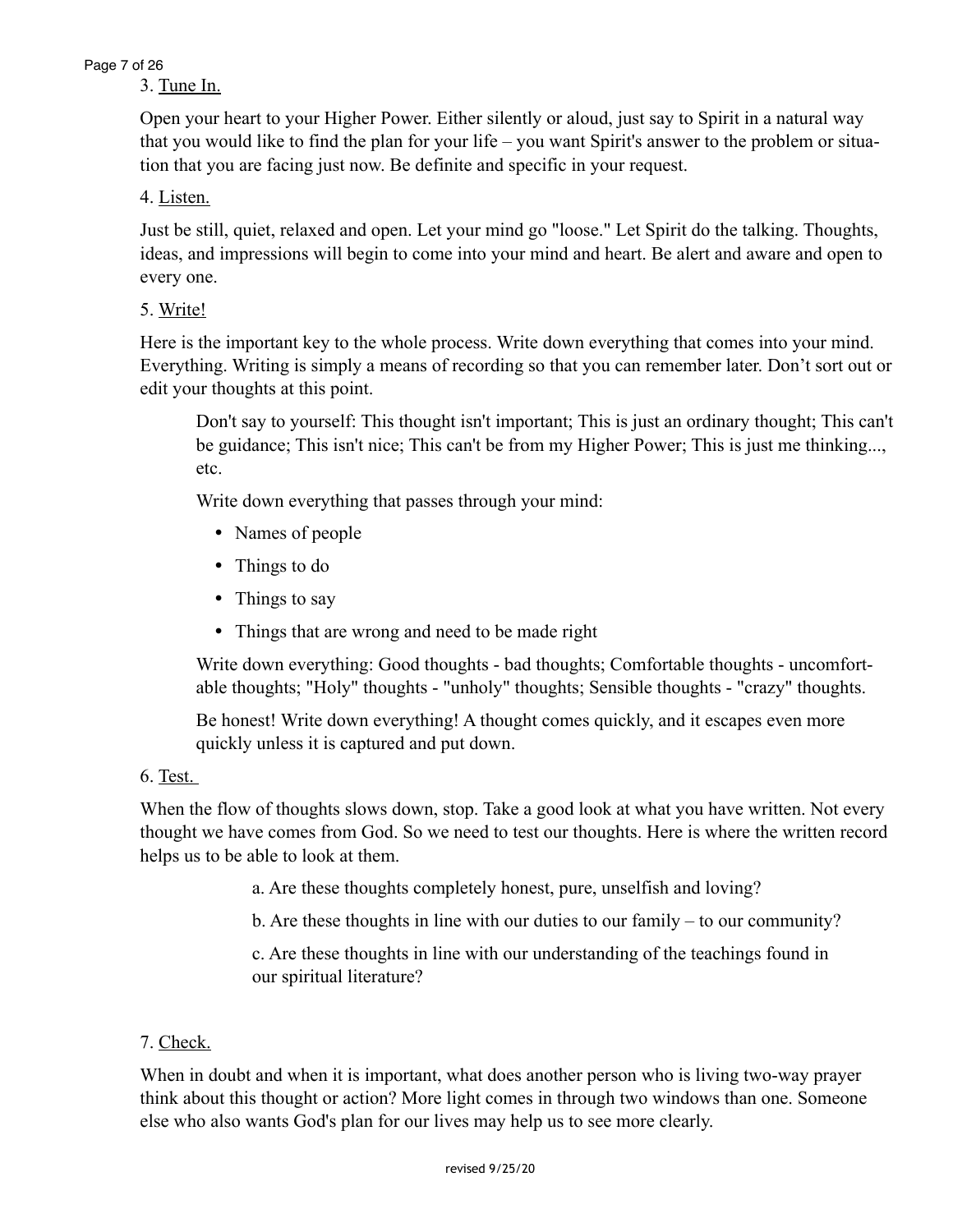#### Page 8 of 26

Talk over together what you have written. Many people do this. They tell each other what guidance has come. This is the secret of unity. There are always three sides to every question – your side, my side, and the right side. Guidance shows us which is the right side – not who is right, but what is right.

# 8. Follow the Guidance.

Carry out the thoughts that have come. You will only be sure of guidance as you go through with it. A rudder will not guide a boat until the boat is moving. As you follow the guidance, very often the results will convince you that you are on the right track.

### 9. Blocks.

What if I don't seem to get any definite thoughts? God's guidance is as freely available as the air we breathe. If I am not receiving thoughts when I listen, the fault is not God's.

Usually it is because there is something I will not do: something wrong in my life that I will not face and make right; a habit or indulgence I will not give up, or a person I will not forgive; a wrong relationship in my life I will not give up; a restitution I will not make; something my Higher Power has already told me to do that I will not follow through with.

Check these points and be honest. Then try listening again.

#### 10. Mistakes.

Suppose I make a mistake and do something in the name of God that isn't right? Of course we make mistakes. We are humans with many faults. However, God will always honor our sincerity.

God will work around and through every honest mistake we make. Our Higher Power will help us make it right. But remember this! Sometimes when we do obey God, someone else may not like it or agree with it. So when there is opposition, it doesn't always mean you have made a mistake. It can mean that the other person doesn't want to know or to do what is right.

Suppose I fail to do something that I have been told and the opportunity to do it passes? There is only one thing to do. Put it right with God. Tell Spirit you're sorry. Ask God to forgive you, then accept God's forgiveness and begin again. God is our Creator – God is not an impersonal calculator. God understands us far better than we do. (Aside: My addiction knows me better than I understand and know my media addiction. Therefore, isn't it wonderful to have a friend who knows and understands me far better than my addiction understands me.)

# 11. Results.

We never know what swimming is like until we get down into the water and try. We will never know what this is like until we sincerely try it. Every person who has tried this honestly finds that a wisdom, not their own, comes into their minds and that a Power greater than human power begins to operate in their lives. It is an endless adventure.

There is a way of life, for everyone, everywhere. Anyone can be in touch with the living God, anywhere, anytime, if we fulfill our Higher Power's conditions.When you listen, Spirit speaks. When you follow the guidance, Spirit acts. This is the law of prayer. God's plan for this world goes forward through the lives of ordinary people who are willing to be directed by Spirit.

#### **GUIDED MEDITATION**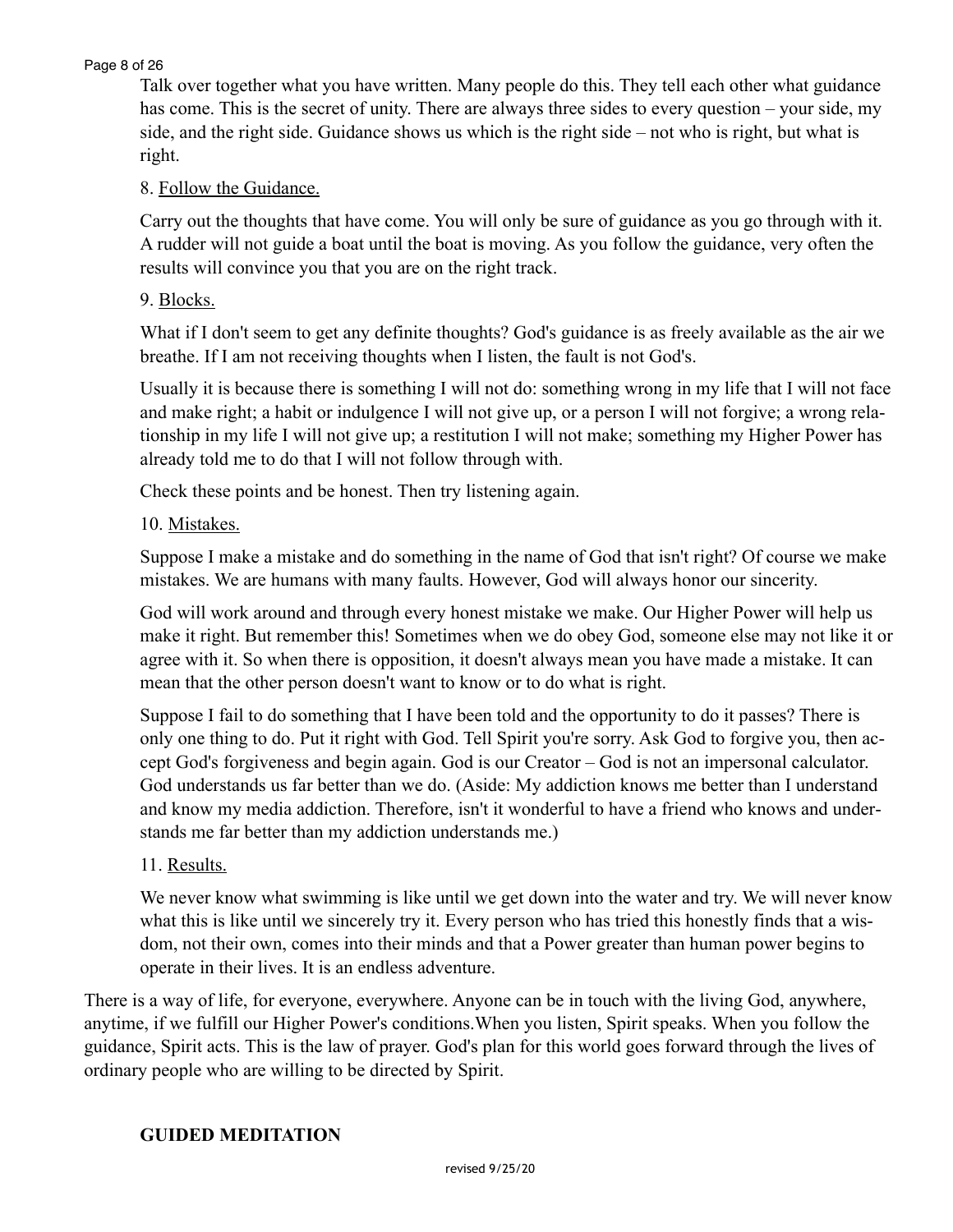#### Page 9 of 26

I am now going to lead you in a guided meditation practice and two-way prayer. Before we begin, please write down a question or concern you have that you would like guidance with.

Now please follow this guided meditation:

Start by getting as comfortable as you can in your favorite meditation position and close your eyes, if you like. Make sure your legs are extended from your body and not crossed. Have your feet flat on the floor, relax your shoulders; let's begin with three full deep breaths.

Let's take the first breath – bring the air into your lungs and way deep down into your belly. And exhale.

(pause)

Now, let's take the second breath – bring the air way down deep into your belly and feel your chest expand and your belly open. And exhale.

#### (pause)

And now the third breath – inhale and feel your chest rise and expand as your belly and your torso open up to receive breath. And exhale slowly. Let your body sink into this peaceful place you have created.

#### (pause )

Relax the muscles between your eyebrows. Relax the muscles around your nose and mouth. Relax your scalp and the back of your neck. Let your jaw relax.

(pause)

Relax your shoulders and position them above your hips.

Experience the strength between your shoulder blades. Notice the strength in your lower back.

(pause)

Relax the muscles in your thighs. Relax the muscles in your shins and ankles, relax the bottoms of your feet. Feel the relaxation in your toes.

(pause ) Relax and breathe. (pause) Relax and breathe.

(pause for three seconds))

Accept yourself in the here and now. . . Accept who you are, what you are, and how you are- You are completely ok. . . Feel your Higher Power's presence with you, meeting you deep within.... ... . Feel your Higher Power's presence in your heart, feel the love, wisdom, gentleness and joy of your Higher Power resting in the warmth and the strength of your heart.

(pause for a couple seconds)

During this guided meditation, we focus on what our Higher Power's vision is for our individual lives, for this day, for right now. Prepare yourself to be open to whatever arises.

(pause for a couple seconds)

With a calm mind and peaceful heart, ask your Higher Power: What is your vision for my life? . . . What is your will for my life? . . . Relax and listen.

(pause for a couple seconds) Listen and breathe. Breathe and listen.

(pause for 45 seconds)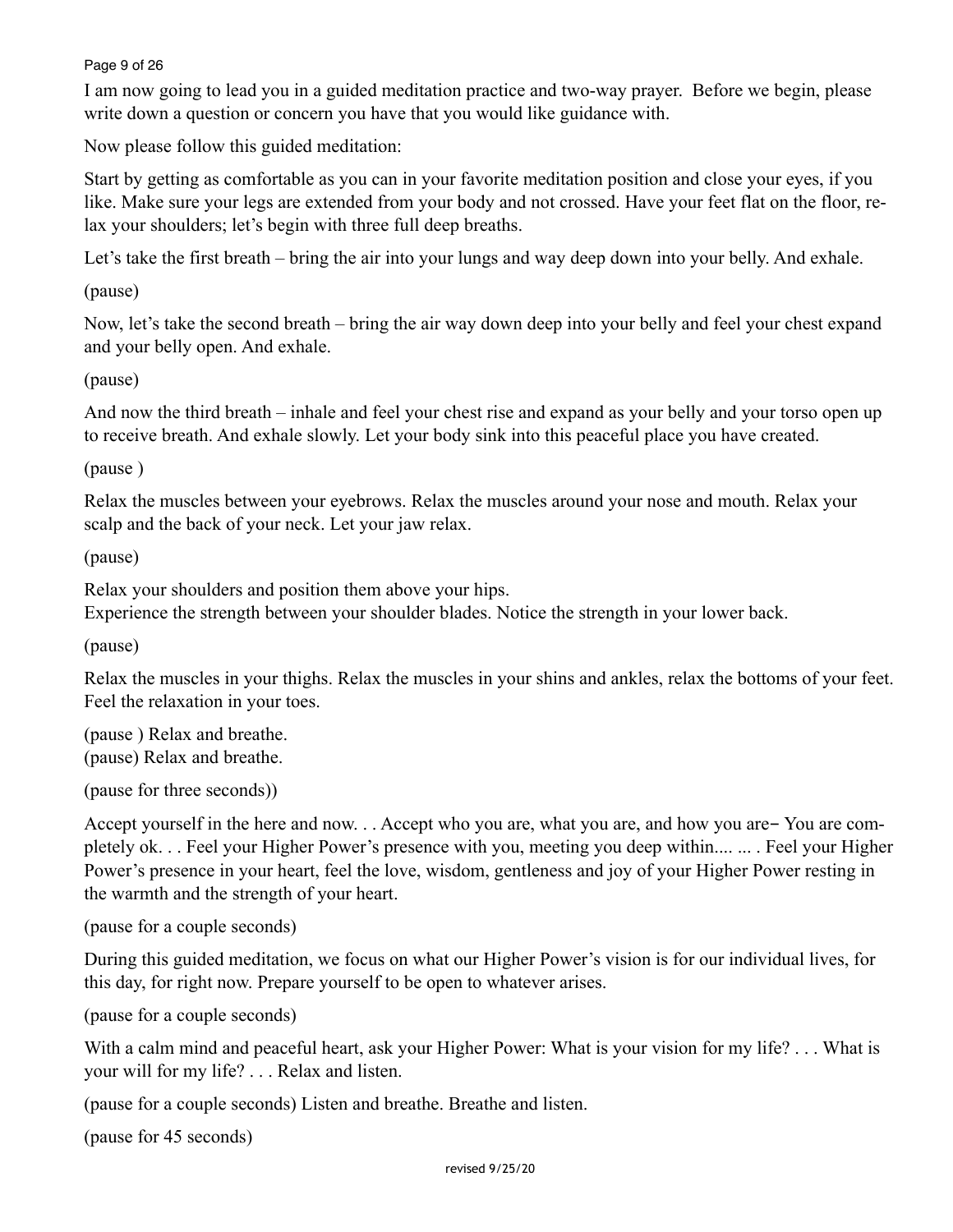#### Page 10 of 26

If you feel your mind wandering or if you're having distracting thoughts, that's completely natural. It happens. Just let them go with your out-breaths. Return to the calm in your mind and the peace in your heart and ask your Higher Power again: What is your vision for my life? What is your will for my life?

(pause for a couple seconds) Listen and breathe. Breath and listen.

(pause for one and a-half minutes)

Return your mind to calm and peace, let the little thoughts go, let all of the thoughts go on the out breath; return to the strength and warmth of your beating heart and ask your Higher Power one more time: "What is your vision for my life? What is your will for my life? "

Listen and breathe. Breath and listen. (pause for 45 seconds)

Now, with your eyes still closed, hold on to the feeling or image that you have experienced. . . Look at that vision in your mind's eye, feel your Higher Power's response in your heart. Let your body respond with gratitude.

Whether you received an elaborate plan, images, words, or the gift of peace, accept that gift and commend yourself for nurturing yourself in this way, for choosing to be with and depend upon your Higher Power.

(pause for five seconds)

Now, slowly and gently open your eyes and revive your body. Roll your shoulders and smile.

(pause for two seconds)

Rub your hands together and then hold them to your heart. Take in a deep breath, and smile.

(pause for three seconds)

This concludes the Guided Meditation.

We will now write down any thoughts or ideas you receive during this "quiet time." We will take 2 minutes to write down the guidance you received.

(After 2 minutes)

Now let's take some time to share what guidance you received.

We realize these thoughts or ideas can be very personal and are normally discussed with your sponsor or sharing partner. However, if you believe what you have written passes the test for God's will and can be of benefit to others, we ask that you share it now with the group. In addition, you will be helping those who are still struggling with the Eleventh Step to see how "God will constantly disclose more to you and to us."

Who's willing to share what they have written?

[For the next 5-10 minutes, have those who are practicing "two-way prayer" share their WRITTEN guidance.]

Thank you. Whether you shared your guidance or listened to others share their guidance, you have taken Step Eleven. We can now proceed to the Twelfth Step.

## END OF PART 2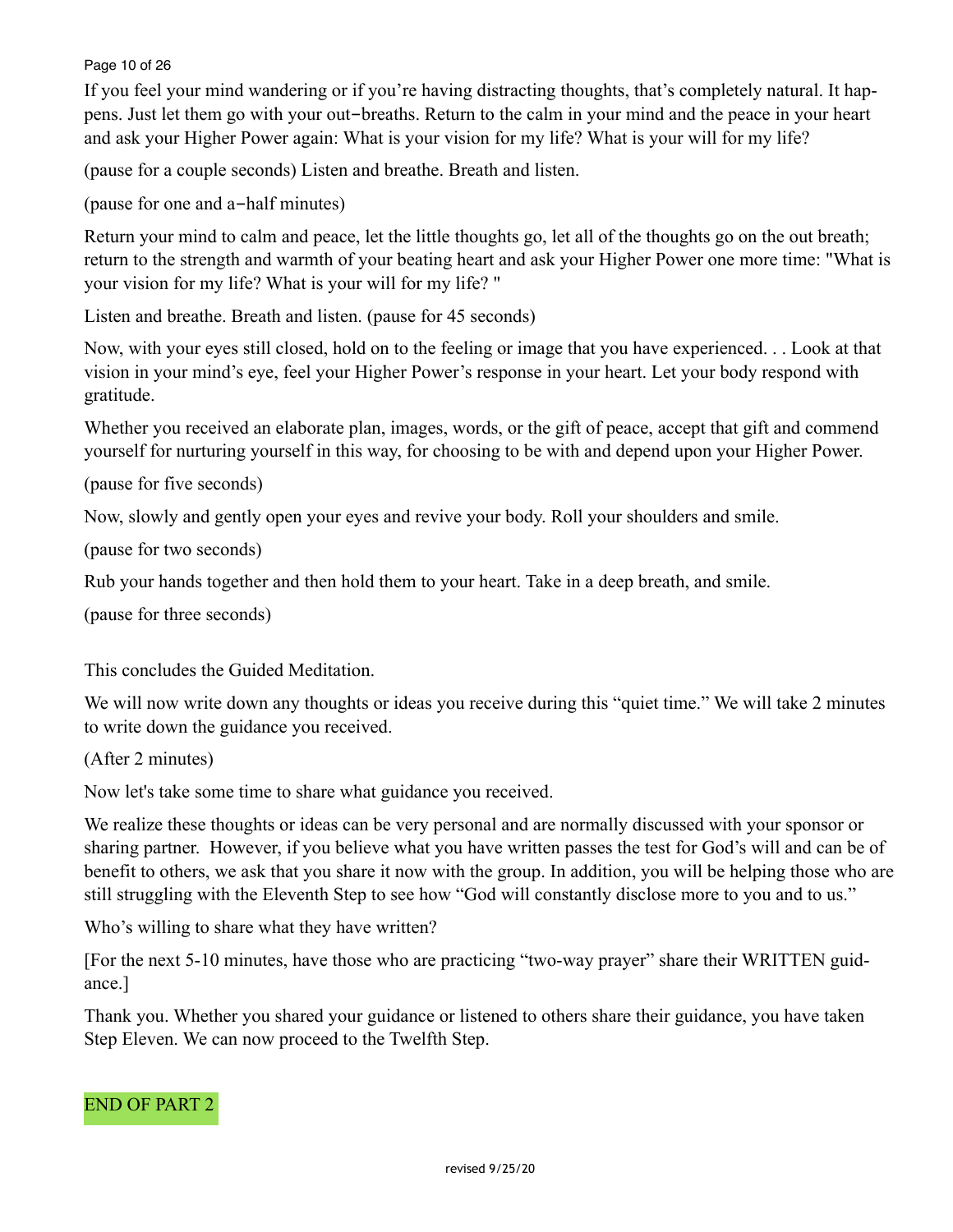# Page 11 of 26 PART 3

Before we begin the study of the Twelfth Step, let's take a look at Chapter 11 in the Big Book entitled A VI-SION FOR YOU. Here we are warned to be careful not to recapture the old feelings of using the kinds of media that trigger a media binge. These things must remain in the past and can no longer be a part of our lives if we wanted to remain sober and in recovery:

- For most normal folks, [being on media] means conviviality, companionship and colorful imagination. It means release from care, boredom and worry. It is joyous intimacy with friends and a feeling that life is good. But not so with us in those last days of heavy [binging on media]. The old pleasures were gone. They were but memories. Never could we recapture the great moments of the past. There was an insistent yearning to enjoy life as we once did and a heartbreaking obsession that some new miracle of control would enable us to do it.
- There was always one more attempt—and one more failure…Then would come oblivion and the awful awakening to face the hideous Four Horsemen—Terror, Bewilderment, Frustration, Despair. Unhappy [bingers] who read this page will understand!

If we allow ourselves to forget or rationalize where our media addiction has taken us we will be pray to its seduction again. We cannot rest on our laurels or feel that after a time of sobriety, we can let up. We must be willing to say "good-bye" forever to those things that trigger in us a media binge. In order to do this we must find ways to be happy in sobriety. The Big Book authors make this clear.

- Now and then a serious [media binger], being [sober] at the moment says, "I don't miss it at all. Feel better. Work better. Having a better time." As ex-problem [media bingers], we smile at such a sally. We know our friend is like a [child] whistling in the dark to keep up [their] spirits. [They] fool [themselves]. Inwardly they would give anything to [watch a] half a dozen [shows or play a half dozen video games] and get away with [it]. They will presently try the old game again, for [they aren't] happy about [their] sobriety. [They] cannot picture life with out [the reward of media]. Someday [they] will be unable to imagine life either with [media] or without it. Then [they] will know loneliness such as few do….
- **•** [They] say, "Yes, I'm willing. But am I to be consigned to a life where I shall be stupid, boring and glum, like some righteous people I see? I know I must get along without [triggering media], but how can I? Have you a sufficient substitute?"

What do we substitute for media? We must replace it with something that will gratify us and give us more satisfaction and happiness than our addiction ever did. Besides the new found connection we have with our Higher Power, better health and recreation we create with a media replacement plan, the Big Book authors tell us that sharing our new found vitality and freedom with others will give us a happier outlook.

• Yes, there is a substitute and it is vastly more than that. It is a fellowship in [Media Addicts] Anonymous. There you will find release from care, boredom and worry. Your imagination will be fired. Life will mean something at last. The most satisfactory years of your existence lie ahead. Thus we find the fellowship, and so will you.

In Media Addicts Anonymous, we understand media addiction better than family and friends ever will. We support each other in ways no one else can because others may not understand our need to be sober from media. To be in a media sober community, build together in unity, recovering from media addiction one day at a time and living the Twelve Steps, that for us is a blessed place to be. You are no longer alone. You matter. You have the potential to connect to others in significant and deeper ways.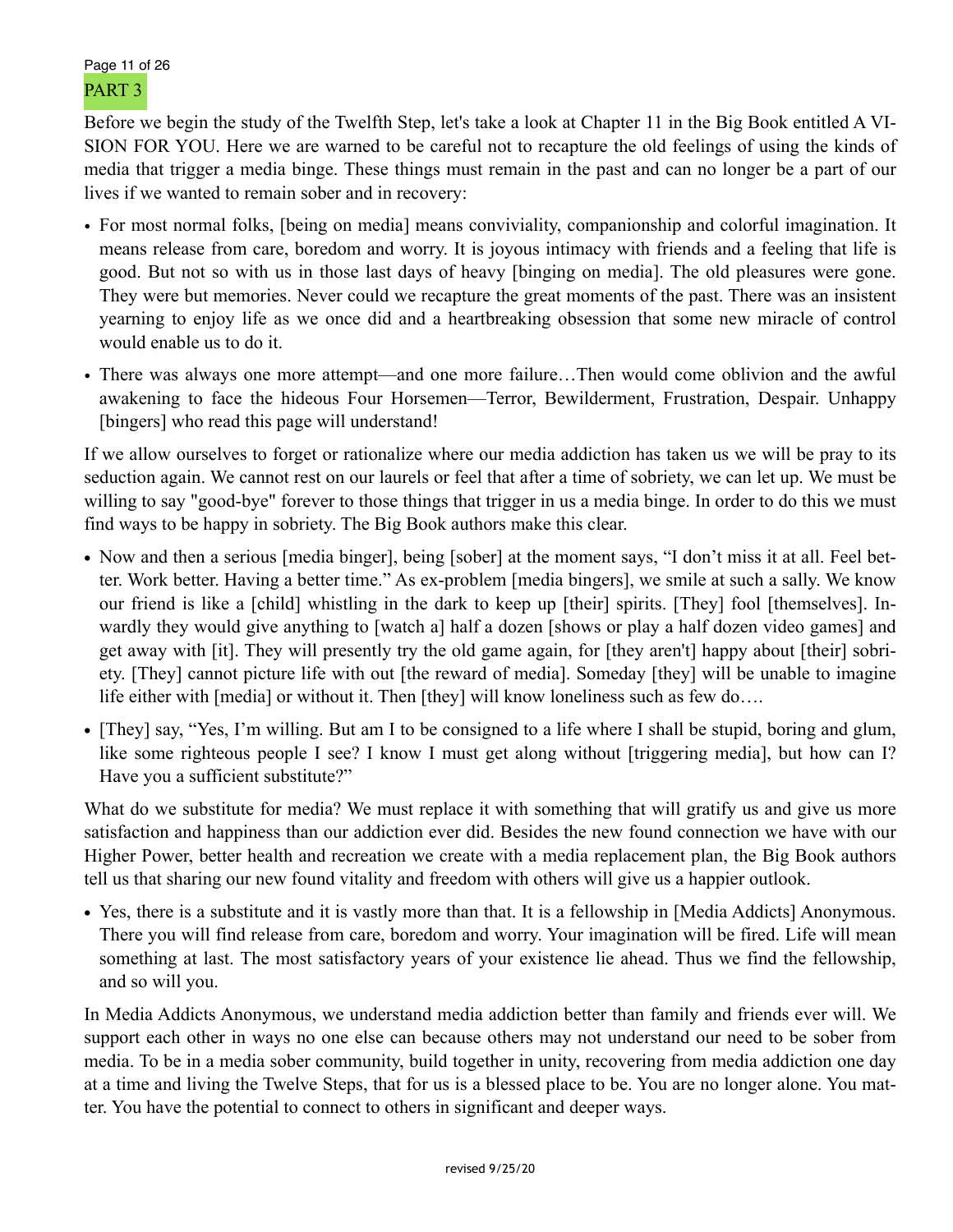Page 12 of 26

- In Session Three we read that all addictions are manifestations of our inability to CONNECT with ourselves, our Higher Power, and others. Perhaps as little children we did not receive the nurturing and bonding we needed to thrive. Maybe we had no one to model healthy relationships for us. People's unstable behaviors could have scared us and we vowed never to put ourselves in a place to be hurt and therefore shut people out.
- Because we could not connect to important people in our lives, we found other "things" that felt safe or good to connect to, like food or drugs. Searching for love, purpose and safety, we media addicts compulsively sought satisfaction through the many sources of media. Electronic screens became our mother, our father, our friend, our lover, and even our Higher Power.
- The 10th, 11th and 12th Steps begin to transform this underdeveloped part of the addict self. In Step Eleven we become open to connecting and experiencing the love from our Higher Power. By continuing to make amends (Step 10) we learn how to get along with and appreciate REAL people. More importantly, as we find other ways to live without the constant use of our media, we connect to our inner lives and begin to love ourselves, our bodies, and the wonders of nature.

As you share this program with other Media Addicts, work with a sponsor and/or sharing partner, you will find a place of belonging. Here is where we discover genuine friendships and find that we never have to isolate or be lonely again. Get ready to have your hearts open and your true purpose blossom through the love and connection with your Higher Power and service to others, which is the Twelfth Step. You will be part of building a community of recovering members all taking this journey of media sobriety together.

# *Step 12 -- Having had a spiritual awakening as the result of these steps, we tried to carry this message to other compulsive media addicts, and to practice these principles in all our affairs.*

Please notice that Step 12 has three different objectives. Here they are:

- The first purpose of Step 12 is to declare that we have had a spiritual awakening as a result of taking all Twelve Steps.
- The second objective of Step 12 is to direct recovered members to carry this message of hope and recovery to other media addicts who are still suffering.
- The Third consideration of Step 12 is to practice the PRINCIPLES of the 12 Steps in all our affairs.

We will explore each of these three objectives separately.

# **OBJECTIVE ONE—SPIRITUAL AWAKENING**

By working Steps 2, 3, and 11, we have made conscious contact with the God of our understanding. This action has created in each of us a spiritual awakening. Spirit is now guiding us "in such a way that it is indeed miraculous."

You may be asking yourself at this point:

• "Is this true? Have I really had a spiritual awakening? Because I am still struggling in some parts of my life, I am not perfect. Sometimes I feel guided, other times I feel lost. Can I really know I have had this life changing spiritual experience?"

The Big Book Authors say that life-changing experiences come suddenly to some, gradually to others. In Appendix II in the Big Book, they write about this "transformation of thought and attitude." The authors define "spiritual experience" and "spiritual awakening:"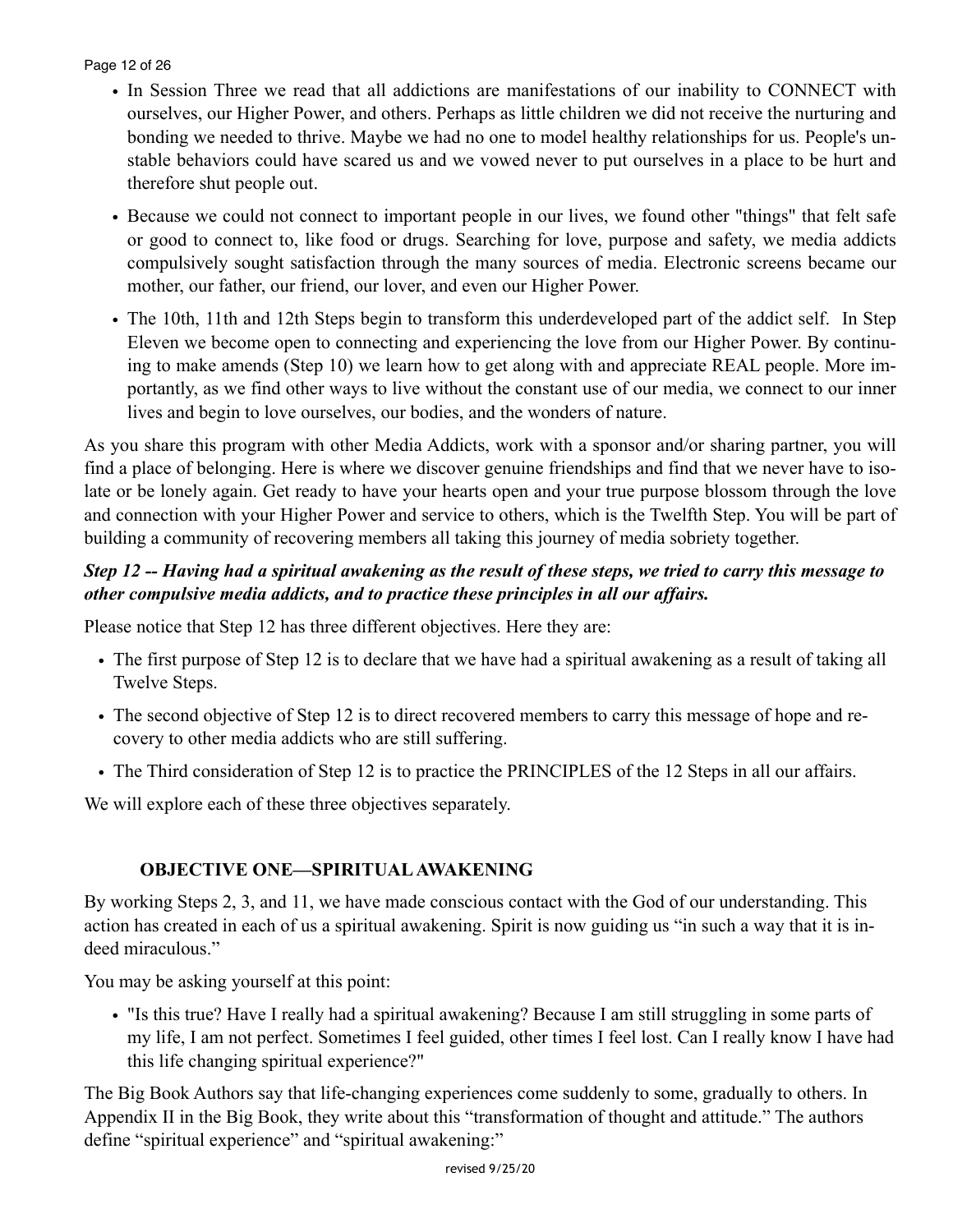Page 13 of 26

• "The terms "spiritual experience" and "spiritual awakening" are used many times in this book which, upon careful reading, shows that the personality change sufficient to bring about recovery from [media addiction] has manifested itself among us in many different forms."

In the first printing, back in 1939, the Twelfth Step used to read: "Having had a spiritual experience as the result of these steps…" During the two years between the first and second printings, the word "experience" was discussed at length. Eventually the word "experience" was replaced with the word "awakening." The "Big Book" authors made this modification in order to include those whose lives had truly changed, but more slowly over a period of time.

• "Yet it is true that our first printing gave many readers the impression that these personality changes, or religious experiences, must be in the nature of sudden and spectacular upheavals. Happily for everyone, this conclusion is erroneous."

Many of you will find this to be the case also. Your life is transforming, but gradually rather than suddenly. You may not be able to point to a specific experience that brought about the change, but the spiritual awakening has occurred nonetheless. For it is impossible for someone to go through all 12 Steps sincerity and earnestly and not receive a spiritual awakening.

Even if an individual goes through the Steps in a half-hearted way, the fact that they completed the steps has changed them. This is why we continue to repeat the *Back to Basics, A Design for Living* sessions— every time we take the steps, another layer is peeled away and Spirit has a chance to move deeper within us and effectuate change.

A spiritual awakening is nothing more than a PSYCHIC change that, among other things, may remove our obsession to hide or act out in destructive behaviors.

Bill W's rapid conversion experience at Towns Hospital is the exception rather than the rule. Here the authors describe a more gradual spiritual experience:

• "Among our rapidly growing membership of thousands of [media addicts] such transformations, though frequent, are by no means the rule. Most of our experiences are what the psychologist William James calls the "educational variety" because they develop slowly over a period of time. Quite often friends of the newcomer are aware of the difference long before [they are themselves]. [They] finally realize that [they] have undergone a profound alteration in [their] reaction to life; that such a change could hardly have been brought about by [themselves] alone. What often takes place in a few months could seldom have been accomplished by years of self-discipline. With few exceptions our members find that they have tapped an unsuspected inner resource which they presently identify with their own conception of a Power greater than themselves."

The Big Book authors invite you to notice if friends and family are beginning to see a difference in you. This is a sign that something transformative has taken place and you may not yet be aware of it.

Let's look at the fifth sentence in the above paragraph again: "What often takes place in a few months could seldom have been accomplished by years of self-discipline." The "Big Book" authors make it clear that, if you take the Steps and then help others through them, you will recover within "a few months."

We realize that some will have a conversion experience during the first month, but others may not "get it" right away. Nevertheless, you will still have a gradual spiritual awakening as the result of going through the process again and again.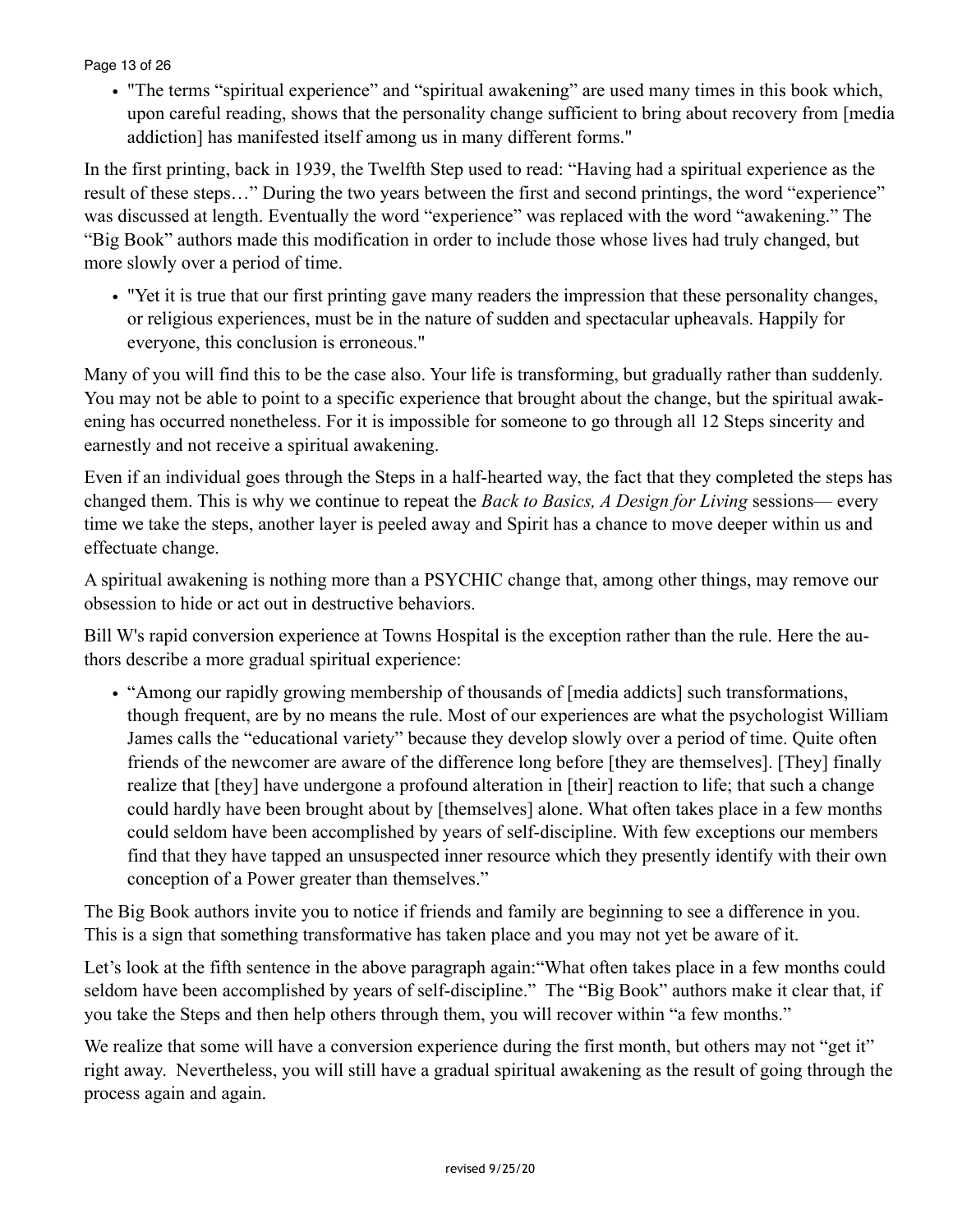#### Page 14 of 26

This is one of the greatest promises in the "Big Book." Just think of it. Even under the most difficult circumstances, if you do the work, in about 90 days you will overcome any difficulty having a personal relationship with the God of your understanding.

The Big Book authors tell us that even the **awareness** of a Power greater than ourselves IS a spiritual awakening.

• "Most of us think this AWARENESS of a Power greater than ourselves is the ESSENCE of spiritual experience. Our more religious members call it 'God-consciousness'."

That's all there is to it. If you've made conscious contact with the God of your understanding and started listening to guidance, you have in fact, already had the "psychic change." Take a moment and let that sink in. You have taken the steps and the result was a spiritual awakening. You are now living in the "sunlight of the Spirit."

We are going to meditate for one minute. In this meditation observe how you have begun to transform yourself and your life through conscious contact with your Higher Power. (pause for 1 minute)

We will now take one minute to write what we observed in our meditation. The changes that have come about by taking the steps thus far. Have you had miracles happen? What has God done for you that you could not do for yourself? (1 minute)

(We will now take 30 seconds each to state one change you have seen in yourself.)

Thank you.

# **OBJECTIVE TWO—CARRYING THE MESSAGE**

Now, let's look at what we have to do in order to maintain this spiritual transformation.

Chapter 7 in the Big Book, in its entirety, is devoted to carrying the message of recovery to others.

• "Practical experience shows that nothing will so much insure immunity from [binging on media] as intensive work with other [media addicts]. It works when other activities fail. This is our twelfth suggestion: Carry this message to other [media addicts]! You can help when no one else can. You can secure their confidence when others fail."

When we work with others, our lives will change.

- "Life will take on new meaning. To watch people recover, to see them help others, to watch loneliness vanish, to see a fellowship grow up about you, to have a host of friends—**this is an experience you must not miss**. We know you will not want to miss it. Frequent contact with newcomers and with each other is the bright spot of our lives."
- "When you discover a prospect for [Media Addicts] Anonymous, find out all you can about [them]. If [they] don't want to stop [compulsively using media], don't waste time trying to persuade [them]. You may spoil a later opportunity."

The "Big Book" authors provide us with specific instructions on how to carry our lifesaving message of recovery to others. They offer many valuable suggestions. Here are a few of them.

- 1. We begin by talking about our media addiction and our behaviors around media.
	- "See [the media addict] alone, if possible. At first engage in general conversation. After a while, turn the talk to some phase of [media addiction]. Tell [them] enough about your [media]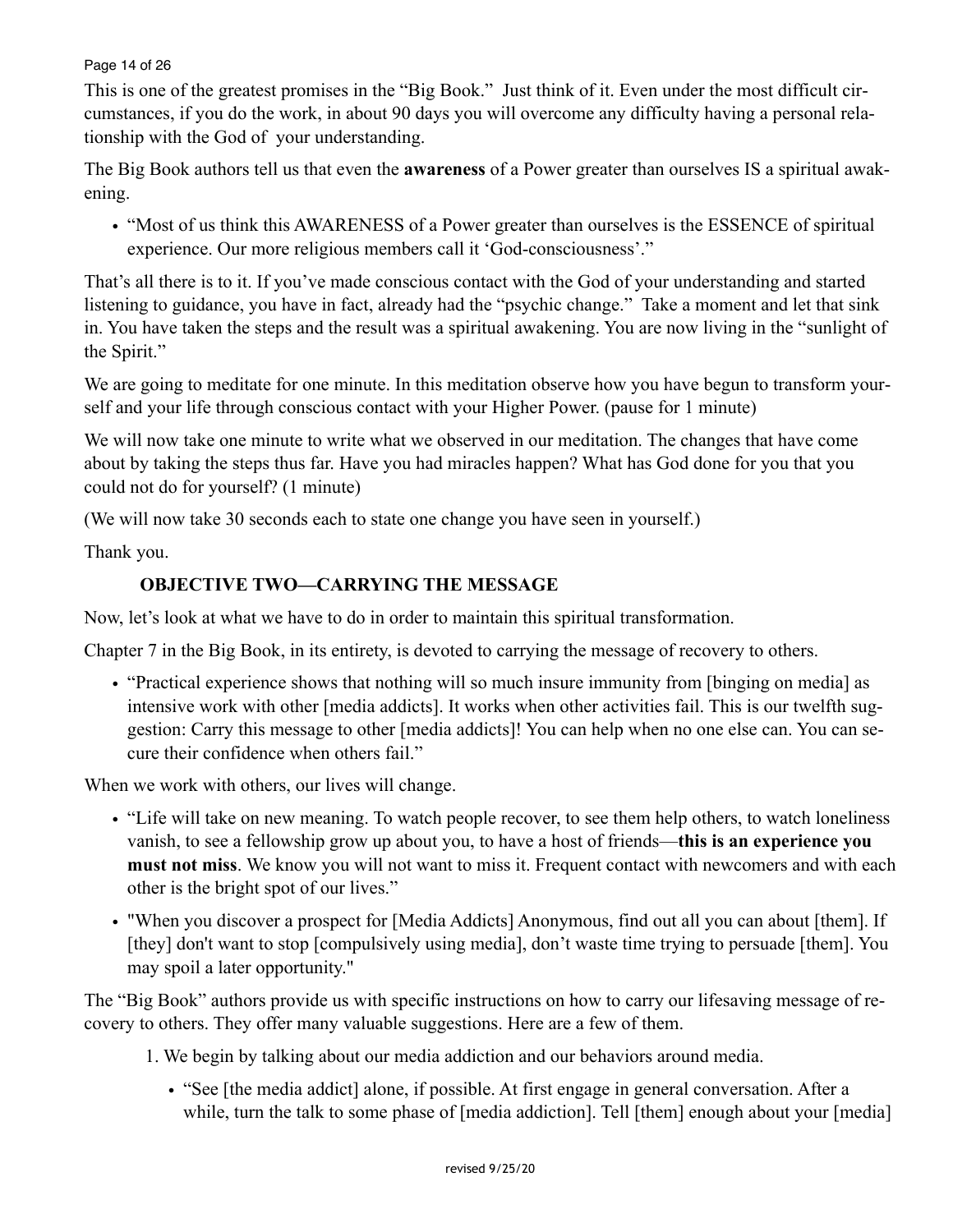habits, symptoms, and experiences to encourage [them] to speak of [themselves]. If [they] wish to talk, let [them] do so. You will thus get a better idea of how you ought to proceed."

- 2. We explain how we recovered.
	- "Outline the program of action, explaining how you made a self-appraisal, how you straightened out your past and why you are now endeavoring to be helpful to [them]. It is important for [them] to realize that your attempt to pass this on… plays a vital part in your own recovery."

3. Never talk down to anyone or be holier than thou. The authors ask us to treat the prospect with dignity and respect:

• ... "Never talk down to a [media addict] from any moral or spiritual hilltop; simply lay out the kit of spiritual tools for [their] inspection. Show [them] how they worked with you. Offer [them] friendship and fellowship. Tell [them] that if [they] want to get well, you will do anything to help."

4. Don't be discouraged and don't waste your time if a prospect doesn't respond at once:

• "Do not be discouraged if your prospect does not respond at once. Search out another [media addict] and try again. You are sure to find someone desperate enough to accept with eagerness what you offer. We find it a waste of time to keep chasing a [person] who cannot or will not work with you. If you leave such a person alone, [they] may soon become convinced that [they] cannot recover by [themselves]. To spend too much time on any one situation is to deny some other [media addict] an opportunity to live and be happy."

5. Keep the focus on trusting God and cleaning house. Every addict has excuses why they can't stop or why they need to keep using. Maybe they are in a very bad time in their life and need comfort and escape. Maybe they just lost their job. Maybe they are sick and can't get out of bed. The Big Book makes it clear that we can recovery no matter our circumstances:

• "...[They may] clamor for this or that, claiming [they] cannot master [their media addiction] until [their] material needs are cared for. Nonsense. Some of us have taken very hard knocks to learn this truth: Job or no job—[spouse or no spouse] —we simply do not stop [being drunk on media] so long as we place dependence upon other people ahead of dependence on God. Burn the idea into the consciousness of every [person] that they can get well regardless of anyone. The only condition is that [they] trust in God and clean house."

6. Don't let the prospect become overly dependent on you. You are not their therapist, mother, or Higher Power. It is important that your prospect depend on the God of their understanding and not on you.

• "…When and how to give..makes the difference between success and failure. The minute we put our work on a service plane the [media addict] comes to rely on our assistance rather than upon God."

7. Always direct your prospect towards a spiritual path of progress. Here the authors tell us that the rewards will be great.

• "Both you and the new [person] must walk day by day in the path of spiritual progress. If you persist, remarkable things will happen. When we look back, we realize that the things which came to us when we put ourselves in God's hands were better than anything we could have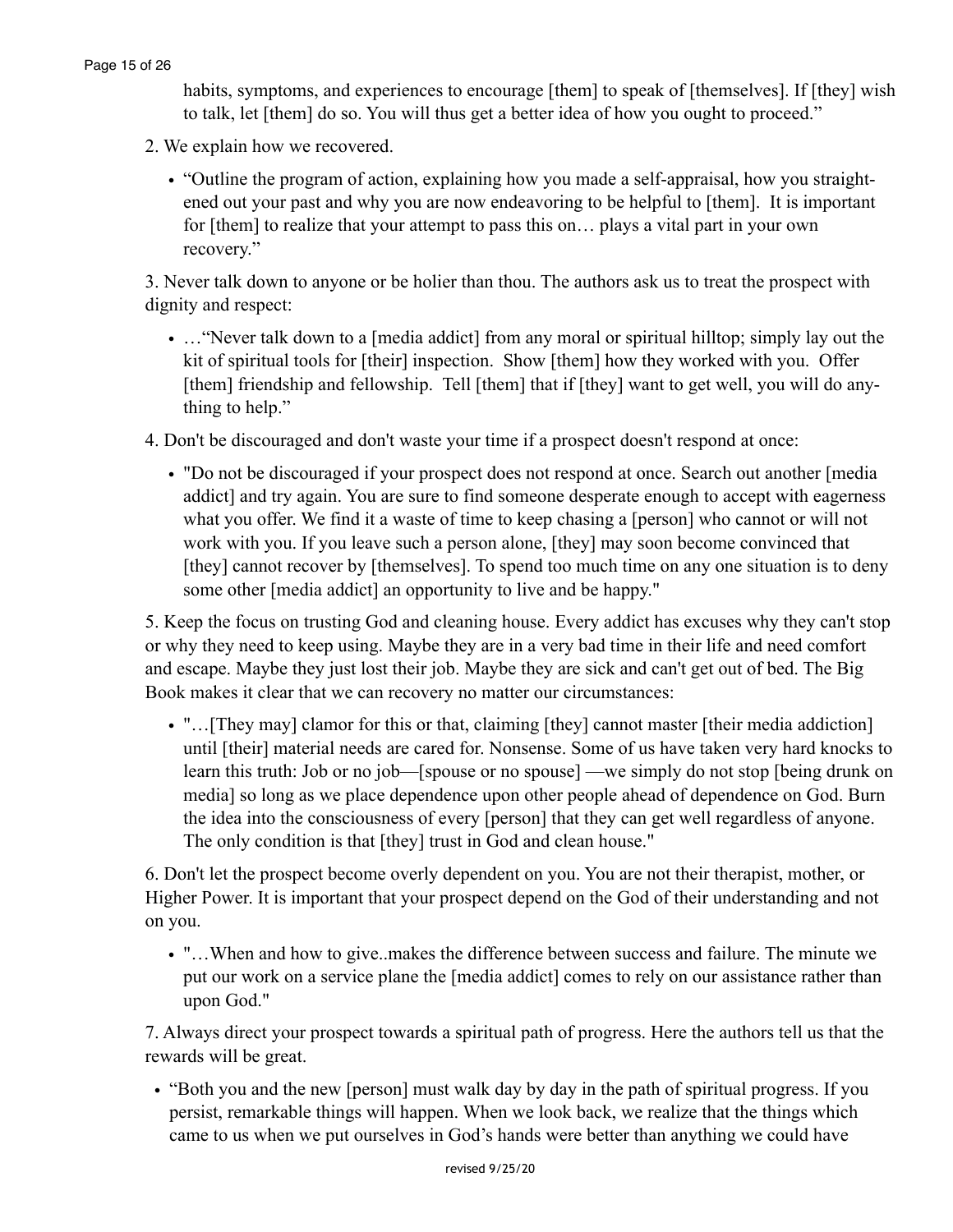planned. Follow the dictates of a Higher Power and you will presently live in a new and wonderful world, no matter what your present circumstances!"

- 8. Go where you are needed, keep your motives clean and God will keep you from harm.
- "Your job now is to be at the place where you may be of maximum helpfulness to others, so never hesitate to go anywhere if you can be helpful. You should not hesitate to visit the most sordid spot on earth on such an errand. Keep on the firing line of life with these motives and God will keep you unharmed."
- 9. Only give advice that you have experience with.
- Media addiction affects everyone in the family. Partners and even children. It is important to only give advice that you have experience with. For instance, you are not married and the prospect you are working with is married and dealing with a partner who may be having issues with the changes taking place in the media addict, you might refer this person to someone who can relate to this situation.

We always want to use our own experiences rather than someone else's when possible.

• "If you have been successful in solving your own domestic problems, tell the newcomer's family how that was accomplished. In this way you can set them on the right track without becoming critical of them. The story of how you and your [partner] settled your difficulties is worth any amount of criticism."

## **CARRYING THE MESSAGE—A FEW MORE TIPS**

The Big Book authors tell us that as long as we are doing the work of our Higher Power and we are in fit spiritual condition, we can go anywhere and do anything that we are called upon to do. When the obsession is removed, we are no longer fighting the urge and media no longer has the power over us. We are trusting in a Power Greater than ourselves and while we respect our past compulsions around media, we do not fear it.

- "Assuming we are spiritually fit, we can do all sorts of things [media addicts] are not supposed to do. People have said we must not go where [media is being broadcast]; we must not have it in our homes; we must shun friends who [who are compulsively using media]; we must avoid [movies or advertisements] which [are meant to draw us into media]; …our friends must hide their [video games] if we go to their houses; we mustn't think or be reminded about [media] at all. Our experience shows that this is not necessarily so."
- "We meet these conditions every day. A [media addict] who cannot meet them, still has a [media addict] mind; there is something the matter with [their] spiritual status. [Their] only chance for sobriety would be some place like the [the Sahara Desert], and even there a [tribesman] might turn up with a [smart phone] and ruin every thing!"
- "In our belief, any scheme of combating [media addiction] which proposes to shield the [addict]from temptation is doomed to failure. If the [media addict] tries to shield [themselves they] may succeed for a time, but [they] usually wind up with a bigger explosion than ever. We have tried these methods. These attempts to do the impossible have always failed."

The Big Book authors give one stipulation to this idea of being able to go where media is being used: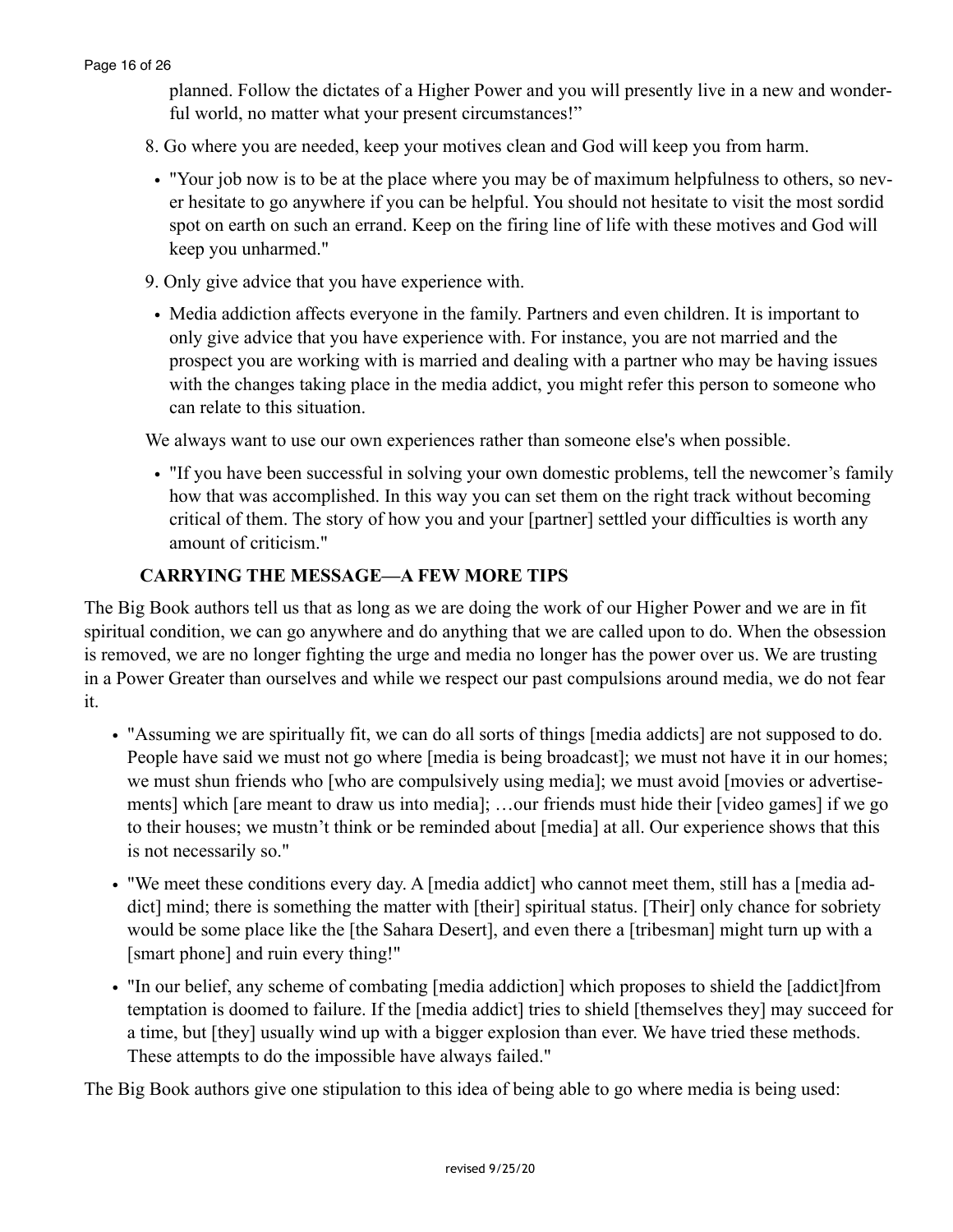#### Page 17 of 26

- "So our rule is not to avoid a place where there is [media], if we have a legitimate reason for being there…To a person who has had experience with a [media addict], this may seem like tempting Providence, but it isn't."
- "You will note that we made an important qualification. Therefore, ask yourself on each occasion, "Have I any good social, business, or personal reason for going [online or using media]? Or am I expecting to steal a little vicarious pleasure from the atmosphere of such places?"

There is a warning to not try to be more spiritually evolved than you are:

• "If you answer these questions satisfactorily, you need have no apprehension. Go or stay away, whichever seems best. But be sure you are on solid spiritual ground before you start and that your motive in [getting on media] is thoroughly good. Do not think of what [kind of hit] you will get out of the [media]. Think of [how you will use it to further your Higher Power's purpose for you]. But if you are shaky, you had better work with another [media addict] instead!"

The authors advise us that we want to keep ourselves open to human connection and to not push our abstaining from media on them.

• "Why sit with a long face in places where there is [media], sighing about the good old days. If it is a happy occasion, try to increase the pleasure of those there; if a business occasion, go and attend to your business enthusiastically… Let your friends know they are not to change their habits on your account. At a proper time and place explain to all your friends why [electronic media] disagrees with you. If you do this thoroughly, few people will ask you to [use media]. While you were [compulsively using electronic media], you were withdrawing from life little by little. Now you are getting back into the social life of this world. Don't start to withdraw again just because your friends [use media]."

You never know how your sobriety will inspire and help others who also have a problem with media addiction.

The Big Book authors advise us not to get up on a soap box and preach media sobriety. Compassion and Tolerance are key components in working with newcomers.

- "We are careful never to show intolerance or hatred of [media] as an institution. Experience shows that such an attitude is not helpful to anyone. Every new [media addict] looks for this spirit among us and is immensely relieved when they finds we are not witch-burners. A spirit of intolerance might repel [media addicts] whose lives could have been saved, had it not been for such stupidity. We would not even do the cause of temperate [media usage] any good, for not one [media addict] in a thousand likes to be told anything about [media] by one who hates it."
- "Some day we hope that [Media Addicts] Anonymous will help the public to a better realization of the gravity of the [media addiction] problem, but we shall be of little use if our attitude is one of bitterness or hostility. [Undeclared Media Addicts] will not stand for it."
- "After all, our problems were of our own making. [Smart phones] were only a symbol. Besides, we have stopped fighting anybody or anything. We have to!"

# End of part 3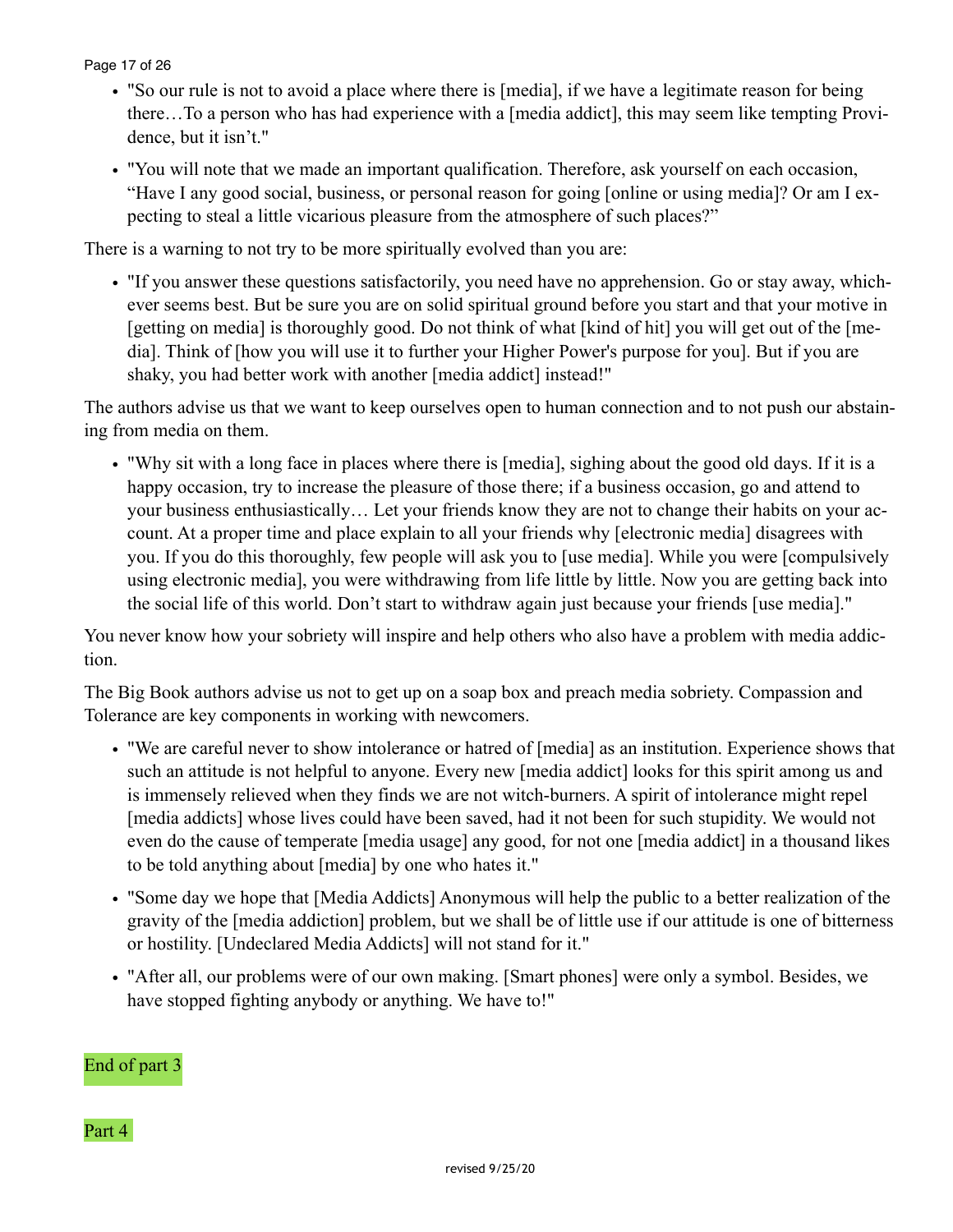# **OBJECTIVE THREE: PRACTICING THESE PRINCIPLES IN ALL OUR AFFAIRS**

Where do we find the PRINCIPLES of the AA and MAA program? They are found in the Twelve Steps. In taking us through the 12 Steps, the Big Book authors have shown us 12 distinct phases that contain within them the Principles crucial in achieving long term recovery from media addiction.

Here is a breakdown of the Principles. Each one matches up with one of the 12 Steps. Practicing these Principles help us stay centered and focused on recovery. You will notice that each Principle has a partner. When we work to achieve the first Principle, we acquire the gift of receiving the second Principle.

• *Step 1: "We admitted that we were powerless over media — that our lives had become unmanageable.*"

# Principles 1 & 2:

# **HONESTY leads to ACCEPTANCE**

The first step begins with HONESTY. HONESTY about our compulsive use of media. Unless we truthfully see how we are acting out with media, we cannot hope to find solutions. HONESTY is a precursor to accepting we are powerless over media, powerless over our emotions, powerless over people. This ACCEPTANCE is the beginning of our **surrender** process. This ACCEPTANCE allows us to be authentic with ourselves and others. We can stop judging ourselves. You are the only one who can say if you are a media addict. Recovery only begins when you genuinely admit. While we were under the spell of our addiction, we believed that it was not that bad or that we could stop at any time. ACCEPTANCE is the key to admitting that when it comes to media, we are powerless and our life as an addict is unmanageable.

*• Step 2: "Came to believe that a power greater than ourselves could restore us to sanity."*

Principles 3 & 4:

# **FAITH leads to BELIEF**

FAITH is believing in something that you cannot see or has not yet been manifested. When we accepted that we were media addicts, that our mind, body, and spirit had been affected by the degradation of our dis-ease, we could not image how we would find our way back to a sane life. We were told that FAITH in a power greater than ourselves—greater than our addiction—could restore us back to our true (sane) selves. First we came, then we came to, then we came to BELIEVE. FAITH was essential as we embarked on this journey of recovery. Over time as we see ourselves being restored to sanity, FAITH becomes BELIEF, for we are living proof that a Higher Power is doing for us what we could not do for ourselves.

Principles 5 & 6:

# **FAITHFULNESS leads to GUIDANCE**

revised 9/25/20

*<sup>•</sup> Step 3:"Made a decision to turn our will and our lives over to the care of God as we understood [God]."*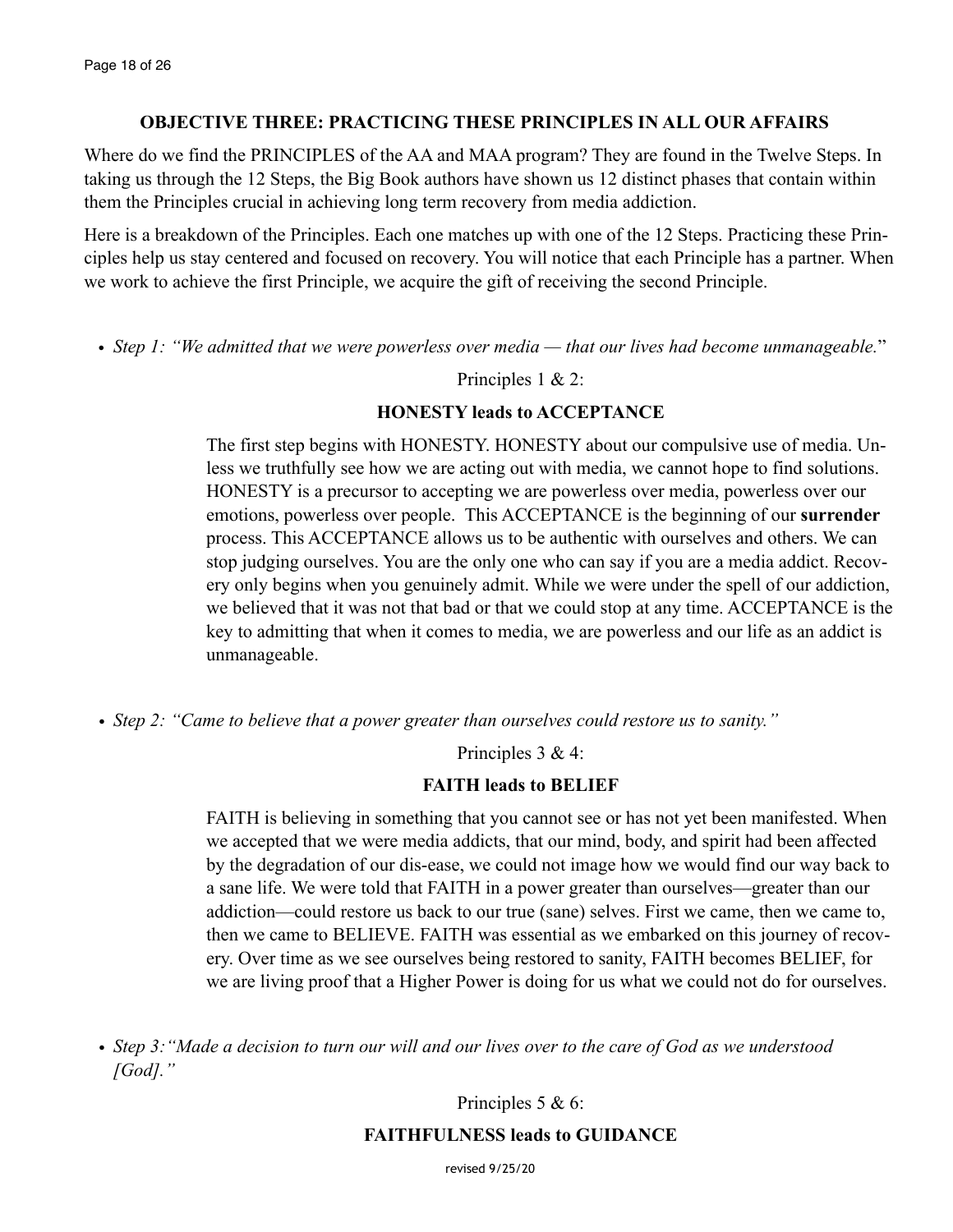Page 19 of 26

In Step Three, we take our FAITH in Step Two and turn it into FAITHFULNESS. When we come to BELIEVE we are then willing to make a deeper commitment. FAITHFULNESS means being loyal, constant, unswerving, steadfast, dedicated, and committed. In Step Three we make the life-changing decision to make a CONTRACT with the God of our understanding. This was a turning point in our recovery. When we are FAITHFUL to our Higher Power we are being FAITHFUL to our true selves. Up to this point we had only been faithful to our media. We made a decision to abandon this faithfulness to our addiction which was something **purposeless**, and focus our FAITHFULNESS on something **purposeful**: trusting in God. We made a decision to be faithful to the God of our understanding by allowing this Power to GUIDE and direct our lives. FAITHFULNESS leads to GUID-ANCE. We could not manage our own lives, but found that God could and would if God were sought. We discovered that when **God guides, God provides.** FAITHFULNESS and GUIDANCE brought us spiritual strength:

"We never apologize to anyone for depending upon our Creator. We can laugh at those who think spirituality the way of weakness. Paradoxically, it is the way of strength. The verdict of the ages is that faith means courage. All [people] of faith have courage. They trust their God."

*• Step 4: "Made a searching and fearless moral inventory of ourselves."*

Principles 7 & 8:

## **COURAGE leads to CLARITY**

FAITH and FAITHFULNESS leads to COURAGE. We were told at the beginning of the 12 Step process that we were going to need to be fearless:

"With all the earnestness at our command, we beg of you to be fearless and thorough from the very start."

Facing ourselves and our character deficiencies is one of the most courageous undertakings we can carry out. Because we have developed FATIH and chosen FAITHFULNESS, we have the COURAGE to look at ourselves honestly. This COURAGE leads to CLARITY. By being willing to look out ourselves honestly, we started to come out of the fog and find CLARITY. We can't fix what we can't see. We can't change what we don't own. ClARITY is a powerful Principle, for by living the principle of CLARITY we come out of the darkness into the "sunlight of the spirit."

*• Step 5: "Admitted to God, to ourselves, and to another human being the exact nature of our wrongs."*

Principles 9 & 10:

#### **CONFESSION leads to FREEDOM**

CONFESSION takes COURAGE. When we confess our fears and resentments to another person, we are acknowledging the values and Principles we wish to live by. CONFESSION allows us to release the guilt, shame, and self-limiting beliefs that have plagued us and made us turn to media for relief instead of our Higher Power or real people. CONFESSION ultimately leads to FREEDOM. With CONFESSION comes true relief, a kind of long-last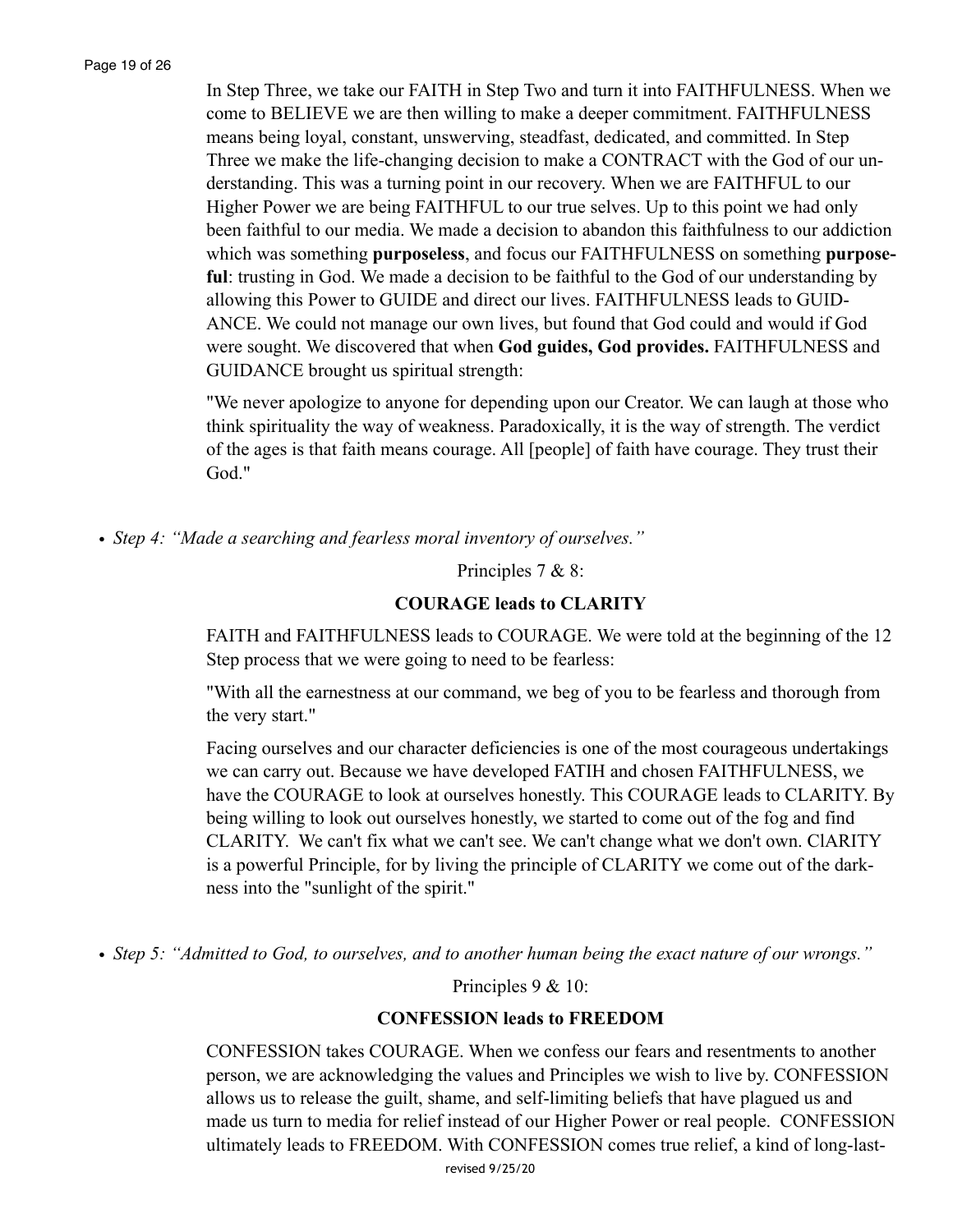ing relief that media, in all it's seductive messaging will never deliver. Media addiction controlled our minds. CONFESSION frees them. CONFESSION is the crucial next action after embracing the principles of COURAGE and CLARITY. CONFESSION is essential if we have a slip. We want to confess this to someone as soon as possible so we don't act out more. CONFESSION brings us daily FREEDOM.

*• Step 6: "Were entirely ready to have God remove all these defects of character."*

Principles 11 & 12:

#### **WILLINGNESS leads to SURRENDER**

In taking Step Six, we said to our Creator: "I am willing that you should have all of me, both good and bad." WILLINGNESS is letting go of the reluctance to move forward. WILLINGNESS is being open to doing something we have never done before. It is a byproduct of FAITH. Once we came to and came to believe, we then show our FAITH-FULNESS to God's will for us, by being WILLING. Being entirely ready, we are all in. Willing to go to any lengths for recovery. Willing to go to any lengths to live life on life's terms. Willing to go to any lengths to live God's purpose for us. The WILLINGNESS in Step Six prepares us for more WILLINGNESS in Step Eight. WILLINGNESS leads to SURRENDER. We SURRENDER our defects to God. By doing so, we give up the attachments to our liabilities. In the past we may have believed to SURRENDER would mean defeat, but actually it means victory over the unmanageability of our dis-ease.

*• Step 7: "Humbly asked [God] to remove our shortcomings."*

Principles 10 & 14:

#### **HUMILITY leads to UNITY**

HUMILITY is the ability to see yourself and others in a realistic and non-hierarchical way; to feel neither superior nor inferior. HUMILITY is one of the simplest principles to understand because it's straightforward. When you're humble, you can see that there is both good and bad in every person. HUMILITY allows us to let go of the guilt and shame that held us back. HUMILITY opens us to more solutions because we are willing to be right size and listen to those who have come before us and have found FREEDOM. It doesn't matter who you are or where you come from, media addiction is the great equalizer. HUMILITY is owning our shortcomings because you can't change what you can't see. HUMILITY leads to UNITY because HUMILITY unifies us with the human race and is the first step in truly belonging. UNITY with other addicts allows us to be just another Bozo on the bus trying to find our way home. HUMILITY and UNITY are the prerequisites for Step Eight and Principle #8.

Principles 15 & 16:

*<sup>•</sup> Step 8: "Made a list of all the persons we had harmed and became willing to make amends to all of them."*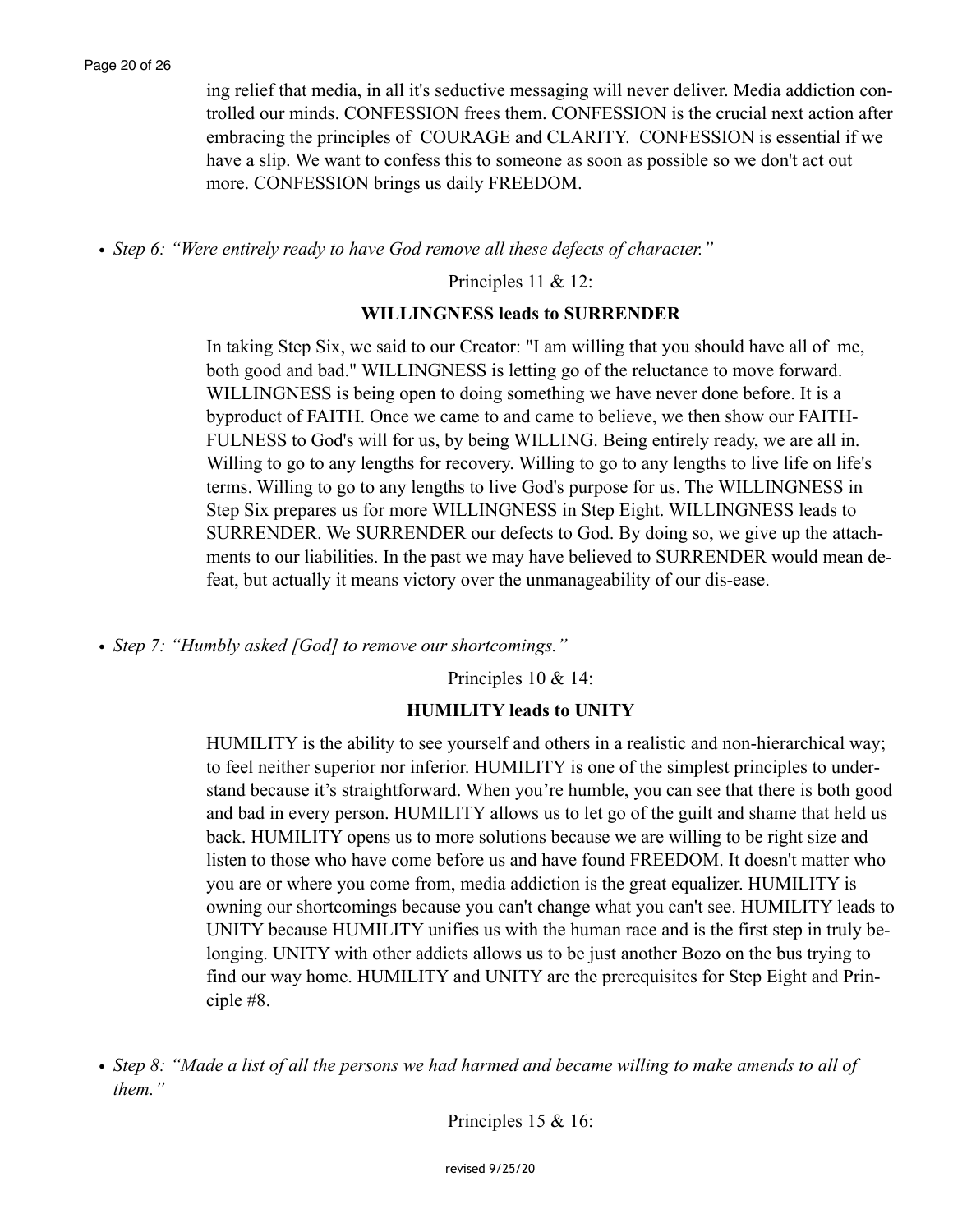#### **CONSIDERATION leads to FORGIVENESS**

CONSIDERATION is being conscientious of another person's well-being and showing kindness, thoughtfulness, and sensitivity toward them. CONSIDERATION is the antidote to self-centeredness. When we consider our part in any problematic situation we are able to see more clearly where we have harmed another. We show others empathy and compassion. We become WILLING to stop blaming others and forgive them instead. CONSIDERA-TION leads to FORGIVENESS, for when we consider the pain and unhappiness the other person has been suffering, it's easier to let go of our personal grudges against them. We also becoming willing to show empathy and compassion for ourselves and FORGIVE ourselves. Self-forgiveness is **essential** in the recovery process. If we have harmed another person, we have harmed ourselves. There is a quote by Ian Maclaren: "Be kind, for everyone you meet is fighting a great battle."

*• Step 9: "Made direct amends to such people wherever possible, except when to do so would injure them or others."*

Principles 17 & 18:

#### **INTEGRITY leads to PEACE**

INTEGRITY is being honorable and honest. It is the decency to rectify something you have done wrong in the past. When we have INTEGRITY we show fairness, sincerity, and trustworthiness. We respect ourselves and we respect others.

We make sure when we make our amends not to injure anyone else. We hold to our IN-TEGRITY even if we are tempted to try to let ourselves off the hook. INTEGRITY means we make clean amends and we do so right away. We build our character by making amends. We show others that they can trust us. We take responsibility for our side of the street. INTEGRITY asks for an even greater amount of COURAGE, the COURAGE we began to cultivate in the Fourth Step. INTEGRITY is COURAGE mixed with FAITH, CLARITY, WILLINGNESS, HUMILITY AND CONSIDERATION. Step Nine promises that: "We are going to know a new freedom and a new happiness. We will not regret the past nor wish to shut the door on it. We will comprehend the word "serenity" and we will know PEACE." Therefore, INTEGRITY leads to PEACE.

*• Step 10: "Continued to take personal inventory and when we were wrong promptly admitted it."* 

Principles 19 & 20:

#### **PERSEVERANCE leads to TRANSFORMATION**

PERSEVERANCE is persistence, determination, steadfastness, purposefulness, patience, and diligence. It's falling down ten times and getting up eleven. Our goal is spiritual progress not spiritual perfection. We are going to be working the steps for the rest of our lives, God willing. There will be days we fall short. Days we make mistakes. We may take steps backwards. But in Step Ten we make the commitment to **persist until we succeed**.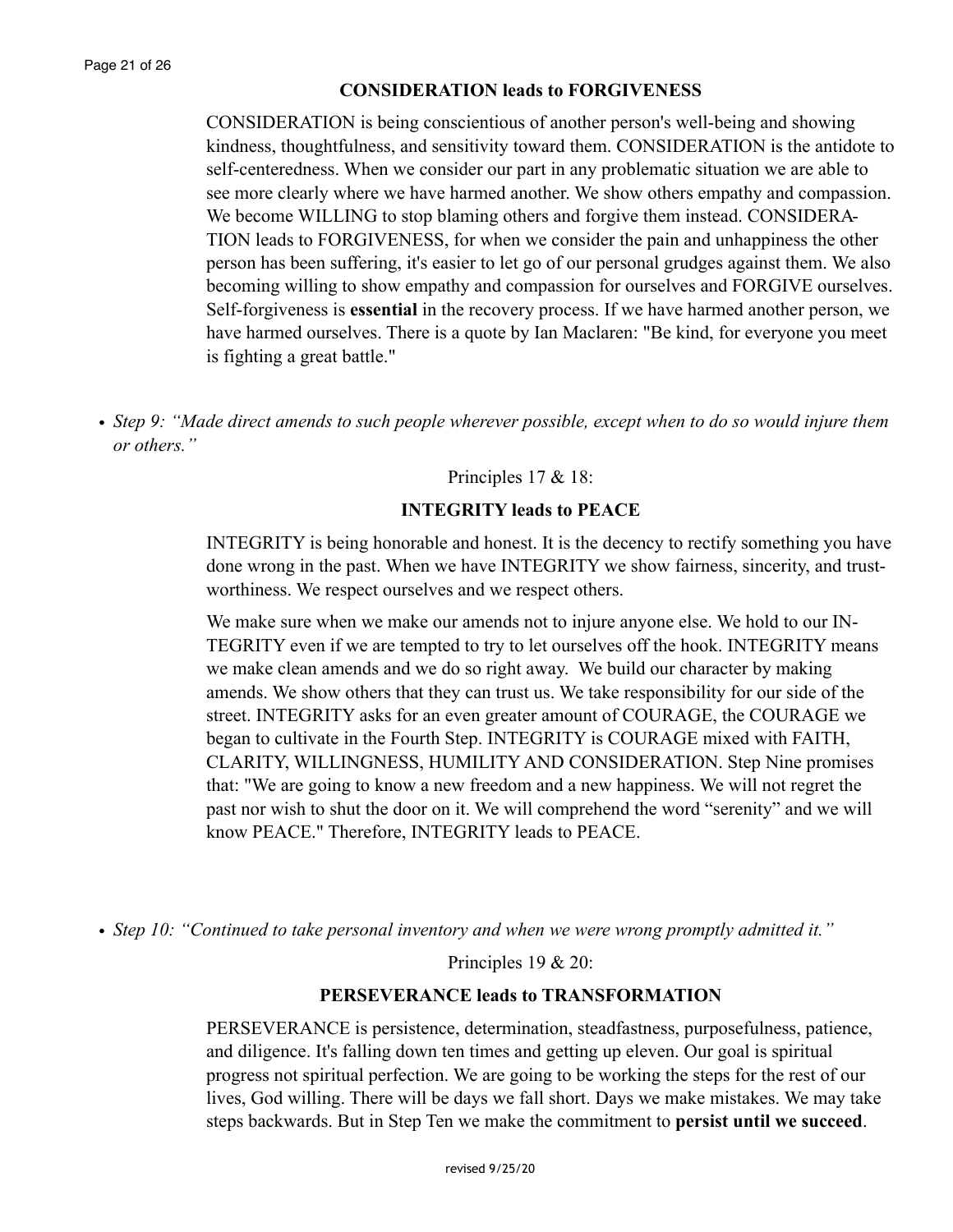In our daily prayers we ask God to do for us what we could not do for ourselves, that is, "To continue to watch for selfishness, dishonesty, resentment, and fear. When these crop up, we ask God at once to remove them. We discuss them with someone immediately (CONFES-SION) and make amends (INTEGRITY) quickly if we have harmed anyone. Then we resolutely turn our thoughts to someone we can help. Love and tolerance of others is our code."

Daily PERSEVERANCE ultimately leads to TRANSFORMATION. There is a difference between change and TRANSFORMATION. Change is ego based. TRANSFORMATION is Spiritually based. TRANSFORMATION is the difference between a caterpillar and a butterfly. Once the caterpillar becomes a butterfly, it can't go back to being a caterpillar. Step Ten is the step of real TRANSFORMATION. Steps One Through Nine are but the foundation of our recovery. We must have PERSEVERANCE if we are to TRANSFORM into a beautiful butterfly. TRANSFORMATION doesn't happen overnight. TRANSFORMATION happens when you are not looking for it. All the Principles of the program are written into Step Ten. We are willing to let God TRANSFORM us one day at a time.

*• Step 11: "Sought through prayer and meditation to improve our conscious contact with God as we understood [God], praying only for knowledge of [God] will for us and the power to carry that out."*

Principles 20, 21, 22:

#### **AWARENESS leads to KNOWLEDGE.**

#### **KNOWLEDGE leads to POWER**

Step Eleven is endowed with many gifts. It actually possesses three Principles. The first is AWARENESS—To improve our conscious contact with our Higher Power through prayer and meditation. We have seen that a psychic change is possible just by being AWARE of a Higher Power. Conscious contact is moment to moment AWARENESS that our Higher Power is guiding our daily activities.

AWARENESS leads to the second Principle: KNOWLEDGE. The more we are aware of our Higher Power's presence, the more KNOWLEDGE we are given on how to proceed, i.e., the more GUIDANCE we have.When we have KNOWLEDGE we ultimately have POWER. Becomes KNOWLEDGE is POWER! What is this POWER? It is the POWER to carry out the Will of the Spirit of the Universe. It is the POWER to live our life's purpose on a daily basis.

When we first came to MAA we were told that when it came to our media addiction, we had a lack of power. Our own lack of willpower around media had thrown us into despair.

"Lack of power, that was our dilemma. We had to find a power by which we could live, and it had to be a Power greater than ourselves… But where and how were we to find this Power?"

"[Your] main [objective in these steps has been] …to find a Power greater than yourself which will solve your problem."

There is no problem that can't be solved by using two-way prayer and living the Principles of the Eleventh Step.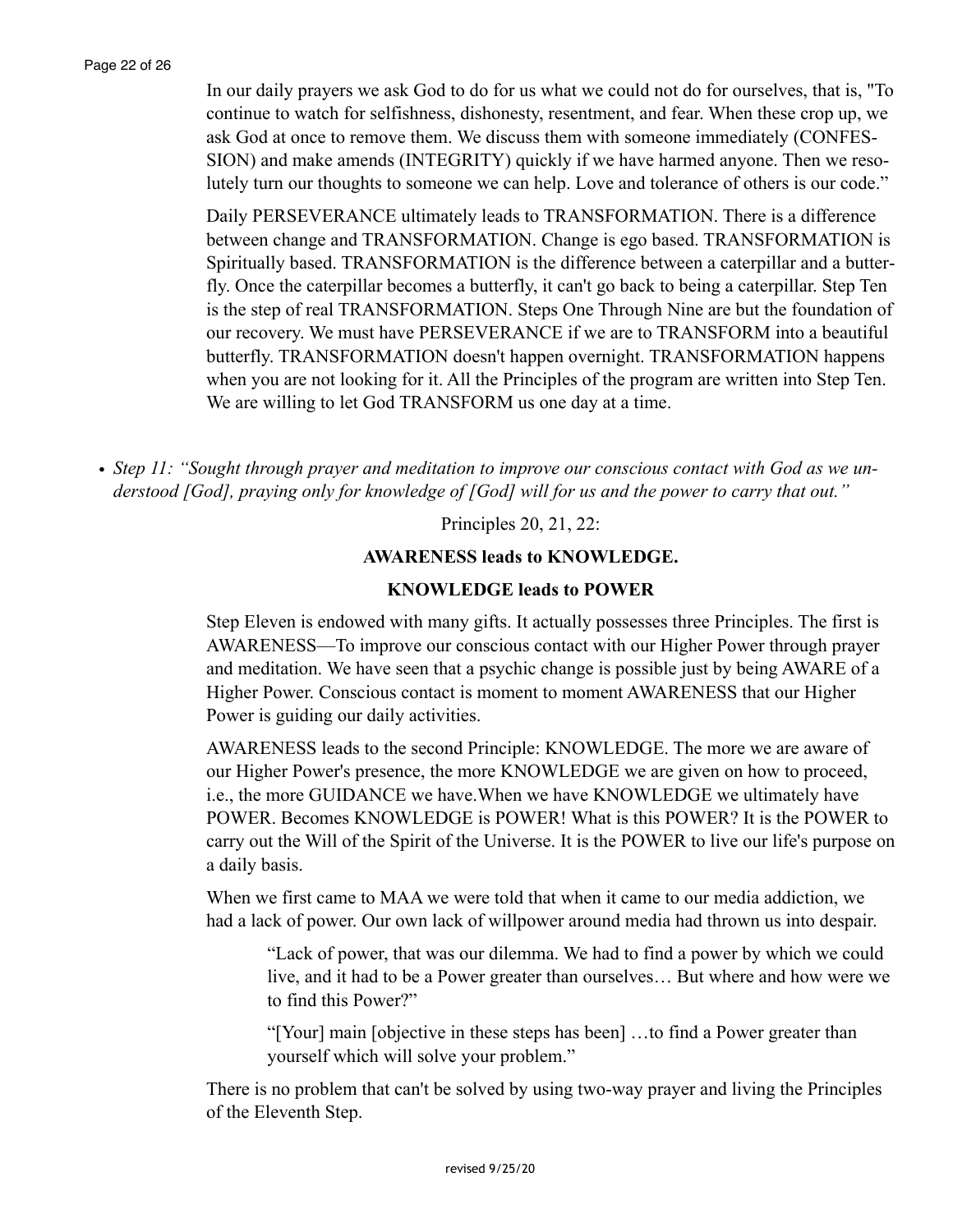*• Step 12: "Having had a spiritual awakening as the result of these steps, we tried to carry this message to media addicts, and to practice these Principles in all our affairs."*

Principles 23 & 24:

## **GENEROSITY leads to GRATITUDE**

GENEROSITY is the full-throated spirit of service. Without GENEROSITY our whole fellowship would not survive. Someone was generous enough with their time and energy to help you. GENEROSITY helps us keep what we have so generously been given.

Bill W, the co-founder of AA could not stay sober without helping other alcoholics. This is the genius of the 12 Step Programs. Bill W's call to Dr. Bob, on that shaky night when he had a choice either to drink or to find another alcoholic to help, was a choice that changed the world. Millions of people are now recovering from all kinds of addictions because of this man's profound decision.

When you care about someone else's recovery you will care more about your own. When you see someone else's recovery you will better see your own. The final Step of MAA is to pay it forward. You've worked your way through the entire process of growing and setting yourself up for success in sobriety, now you have the opportunity to guide less experienced members through their own journey.

GENEROSITY encompasses our Twelve Traditions as well: "Our common welfare should come first; our leaders are but trusted servants"; "Our primary purpose is to carry the message to other media addicts"; "We are self-supporting through our own contributions"; "Anonymity as the spiritual foundation of all the steps, reminding us always to put PRIN-CIPLES before PERSONALITIES."

GENEROSITY allows us to accept each other as we are, to Live and Let Live. GENEROS-ITY leads to GRATITUDE. For it is in giving, that we receive. It is in pardoning that we are pardoned. It is allowing our addiction to die that we are reborn into a life second to none. GRATITUDE pours out of the heart from one who thought they were lost forever and now they are found. Being GENEROUS with our time and talents by working with others, creates GRATITUDE in those we work with. This GRATITUDE connects us in a deeper way to others. We have moved from self-centered fear and compulsion, to deep and gratifying purpose. We are GRATEFUL for every day we are able to give back what we have so generously received.

# **Principles 25 & 26— TWO LAST HIDDEN PRINCIPLES**

The Big Book authors give us two last principles that are not necessarily apparent in the 12 Steps: they are adamant that we enjoy our lives. To legitimately live the principles of MAA our recovery needs to not only be filled with service and usefulness but also CHEERFULNESS and LAUGHTER. We are to share with newcomers the joy and vitality of life that has come to us in recovering from media addiction. This paragraph from the Big Book may be one of the most important messages a recovering Media Addict can hear:

• "We have been speaking to you of serious, sometimes tragic things. We have been dealing with [media addiction] in its worst aspect. But we aren't a glum lot. If newcomers could see no joy or fun in our existence, they wouldn't want it. **We absolutely insist on enjoying life.** We try not to indulge in cyni-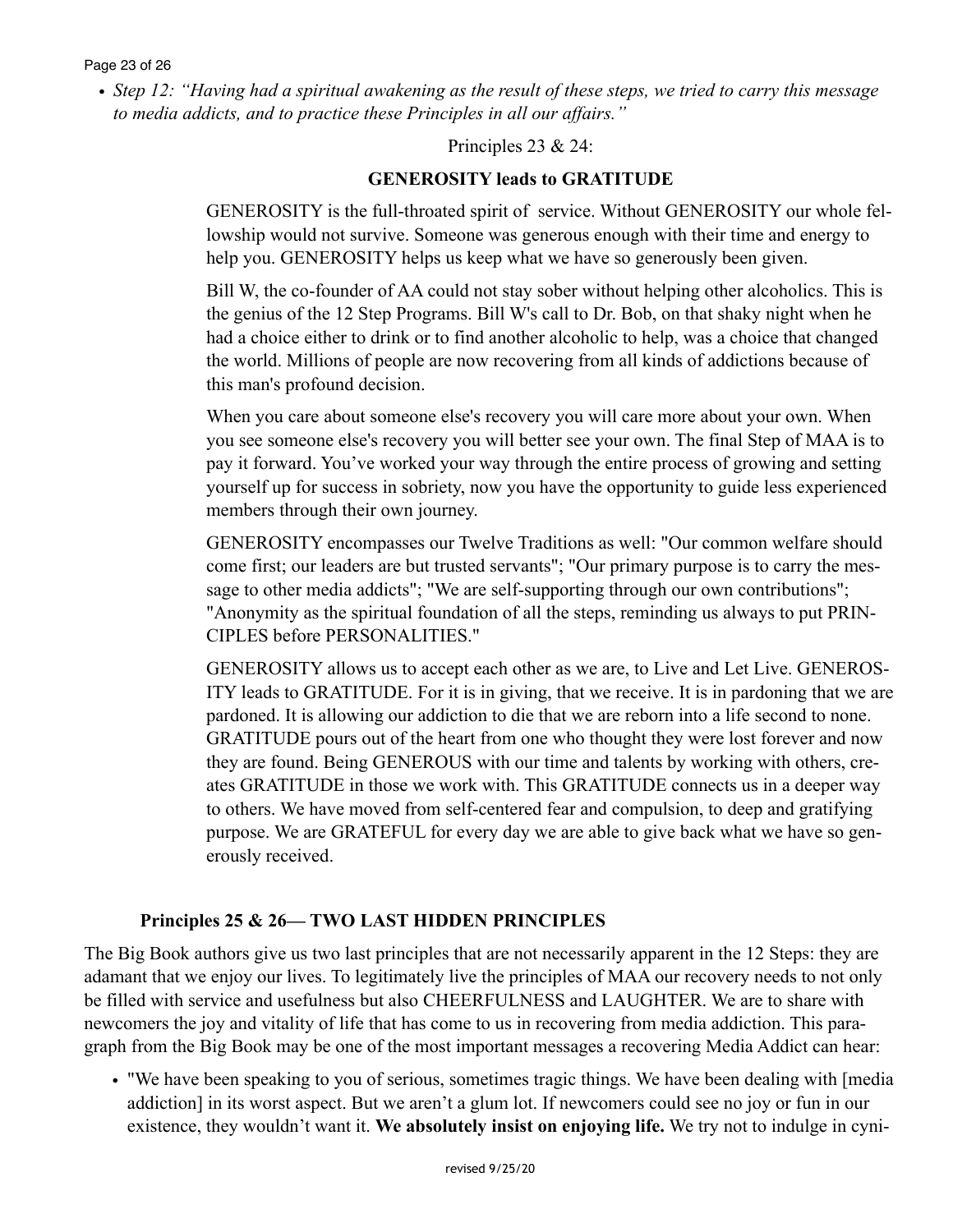#### Page 24 of 26

cism over the state of the nations, nor do we carry the world's troubles on our shoulders. When we see a [person] sinking into the mire that is [media addiction], we give [them] first aid and place what we have at [their] disposal. For [their] sake, we do recount and almost relive the horrors of our past. But those of us who have tried to shoulder the entire burden and trouble of others find we are soon overcome by them."

• "So we think CHEERFULNESS and LAUGHTER make for usefulness. Outsiders are sometimes shocked when we burst into merriment over a seemingly tragic experience out of the past. But why shouldn't we laugh? We have RECOVERED, and have been given the power to help others."

Let me re-read the last two lines: "But why shouldn't we laugh? We have RECOVERED, and have been given the power to help others." Here the Big Book authors tell us that, after having gone through the steps we have recovered. What have we recovered? We have recovered our dignity, self-esteem, connection to ourselves and to our fellows. We have recovered our purpose in life and the joy and vitality of authentic living. We have recovered our true nature and found there the God of our understanding. Where we were once lost, now we are found.

• "The great fact is just this, and nothing less: That we have had deep and effective spiritual experience which have revolutionized our whole attitude toward life, toward our fellows and toward God's universe. The central fact of our lives today is the absolute certainty that our Creator has entered into our hearts and lives in a way which is indeed miraculous. [God] has commenced to accomplish those things for us which we could never do by ourselves."

Before we take the Twelfth Step commitment, let's read one final passage of the Big Book that sums up the journey we have been on and will continue to be on as we work the steps a day at a time:

- "God willing, we members of [MAA] may never again have to deal with [getting drunk on media], but we have to deal with sobriety every day. How do we do it? By learning— through practicing the Twelve Steps and through sharing at meetings—how to cope with the problems that we looked to [electronic screens] to solve, back in our [media drunk] days."
- "For example, we are told in [MAA] that we cannot afford resentments and self-pity, so we learn to avoid these festering mental attitudes. Similarly, we rid our-selves of guilt and remorse as we "clean out the garbage" from our minds through the Fourth and Fifth Steps of our recovery program. We learn how to level out the emotional swings that got us into trouble both when we were up and when we were down."
- "We are taught to differentiate between our wants (which are never satisfied) and our needs (which are always provided for). We cast off the burdens of the past and the anxieties of the future, as we begin to live in the present, one day at a time. We are granted "the serenity to accept the things we cannot change" —and thus lose our quickness to anger and our sensitivity to criticism."
- "Above all, we reject fantasizing and accept reality. The more I [used media], the more I fantasized everything. I imagined getting even for hurts and rejections. In my mind's eye I played and replayed scenes in which I was plucked magically from [the screen where I sat comatose] and was instantly exalted to some position of power and prestige. I lived in a dream world. MAA led me gently from this fantasizing to embrace reality with open arms. And I found it beautiful! For, at last, I was at peace with myself. And with others. And with God."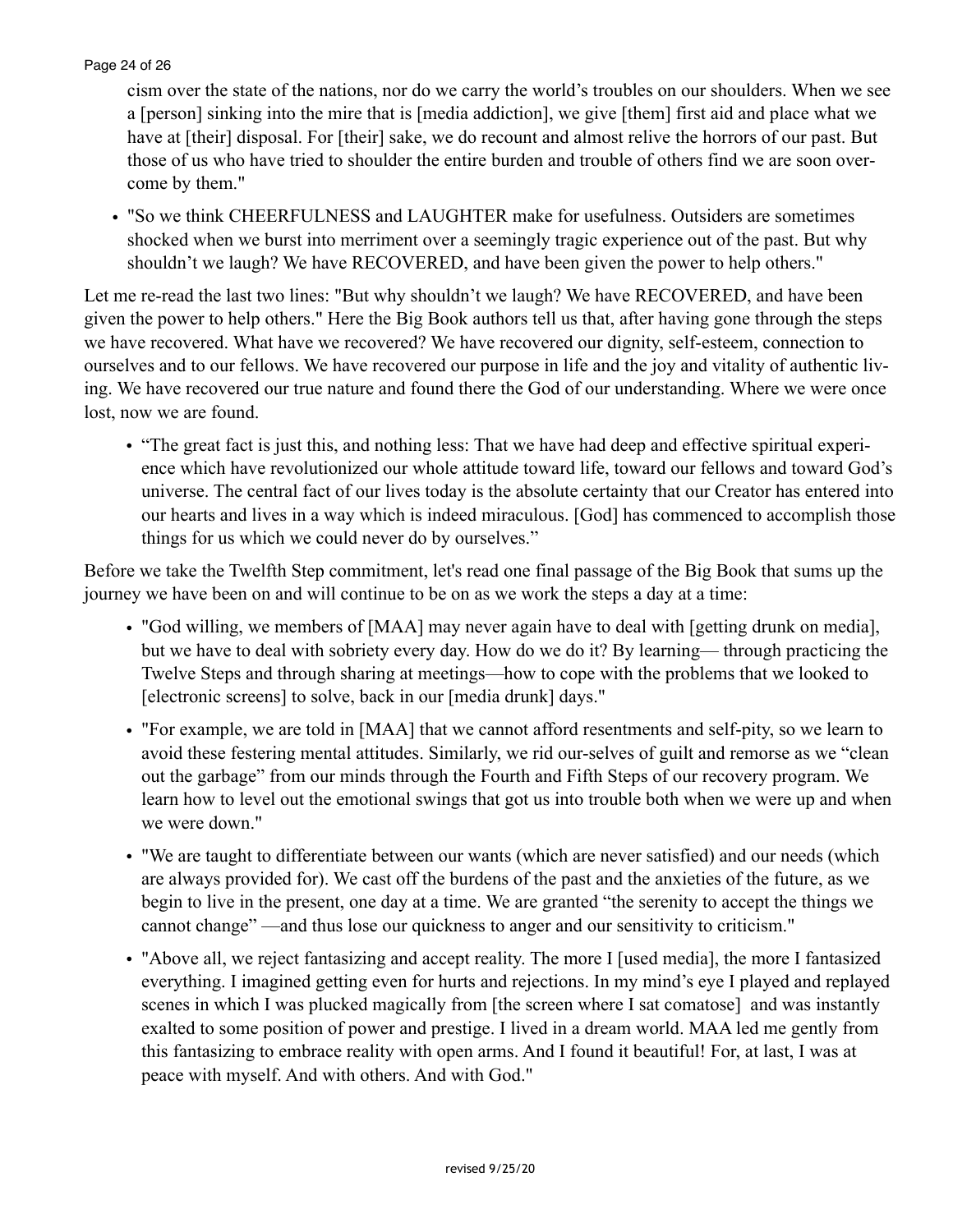#### Page 25 of 26

This concludes our presentation of Step Twelve. Let God guide you when you make your Twelfth Step calls and the "Spirit of the Universe" will keep you safe and protected. In addition, by relying upon guidance, you will "be of maximum service to God and the people about [you]."

Being of service to others is critical to our continued growth and the maintenance of our sobriety. Keep in mind that one of the primary services we can perform is to take prospective members through the Twelve Steps. Each time we do this, we learn more about our lifesaving program and gain additional insight into the "All Powerful Creator" who is at the heart of our new way of living.

Now, all that's left is to practice these principles on a daily basis.

- HONESTY-ACCEPTANCE
- FAITH-BELIEF
- FAITHFULNESS-GUIDANCE
- COURAGE-CLARITY
- CONFESSION-FREEDOM
- WILLINGNESS- SURRENDER
- HUMILITY- UNITY
- CONSIDERATION-FORGIVENESS
- INTEGRITY, PEACE
- PERSEVERANCE-TRANSFORMATION
- AWARENESS-KNOWLEDGE-POWER
- GENEROSITY-GRATITUDE
- CHEERFULNESS -LAUGHER

It is time to make a commitment to work with others. Will those who have taken the first Eleven Steps, please be ready to respond to the following Twelfth Step question,"Will you carry this message to other media addicts?"

If so, please state your name, followed by "Yes."

According to the "Big Book" authors, those who answered "yes" to this question have taken Step Twelve. This is a monumental achievement. Congratulations!

We are going to close this final session by reading this passages from The Big Book:

- "Our book is meant to be suggestive only. We realize we know only a little. God will constantly disclose more to you and to us. Ask [God] in your morning meditation what you can do each day for the [person] who is still sick. The answers will come, if your own house is in order. But obviously you cannot transmit something you haven't got. See to it that your relationship with [God] is right, and great events will come to pass for you and countless others. This is the Great Fact for us."
- "Abandon yourself to God as you understand God. Admit your faults to [God] and to your fellows. Clear away the wreckage of your past. Give freely of what you find and join us. We shall be with you in the Fellowship of the Spirit, and you will surely meet some of us as you trudge the Road of Happy Destiny. May God bless you and keep you—until then."